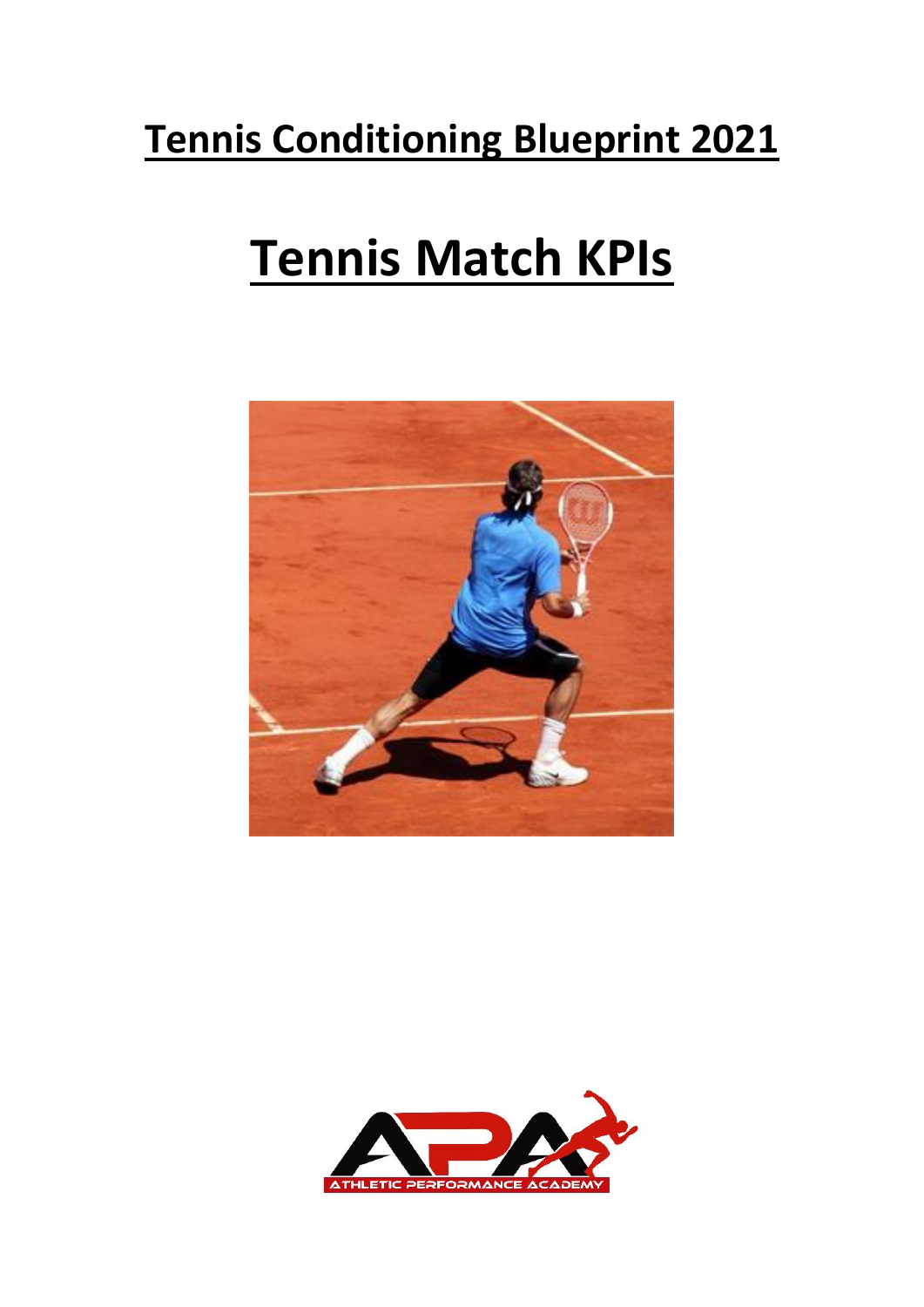## **Journey to the Top 100**

Having worked in elite Tennis since 2004 I've been fascinated with the physical determinants of Elite tennis performance. I have always felt that there must be something 'physical' that separates the elite players from the rest.

In recent years I've come to believe that *physical prowess is a prerequisite* to reach the top level of performance; therefore, all the top players will need to have similar physical attributes in terms of strength, power and speed. I think it was Dana Aga-Newman who described this as the ''price of entry'' you pay to get a ticket to the dance, but it doesn't tell us if you can dance- the top players can dance!

In Pacey Performance Podcast Episode 373, Dana goes on to say, ''You should always take your testing and try and compare it to the KPIs of your sport. So, start with that, and then with the metrics that are reliable then you want to be comparing them to the key actions and KPIs within the game, so when this metric moves, that metric moves in the game as well.

You can look at different levels of athlete, that would be your basic level of analysis, so are these metrics different in lower-level athletes compared to say higher level athletes? Then you could look at a regression approach where you are predicting 'performance' on the y axis and the (force plate) metric on the x axis; if the force plate metric moves, I know that I can expect to see a certain movement in this performance metric. And probably a more advanced way of doing it is to look at the individual level so you're saying with this individual athlete, when this metric moves, I expect to see this metric to move over here in this KPI."

Up until now, I have been unable to identify with confidence what the KPIs are of the sport of elite Tennis. Yes, I can tell you how fit, fast and strong an elite player is in a general sense, but I'm talking about *specific* metrics we can measure from competitive play.

There are emerging studies that have been published since the introduction of Hawk-Eye player and ball tracking technology that first entered the professional game in 2007. Observed tennis performance indicators related to serve and return of serve are sufficiently sensitive to discriminate between top 300 ATP players with variable number of win- loss matches (Filipcic et al., 2015).

Could it be that there are physical performance indicators that are also sufficiently sensitive to discriminate between top 100 players? This Ebook will take a closer look at some of the emerging research that may help us explore this in further detail.

But first, for those interested in the rise to the Top 100 a little background for you.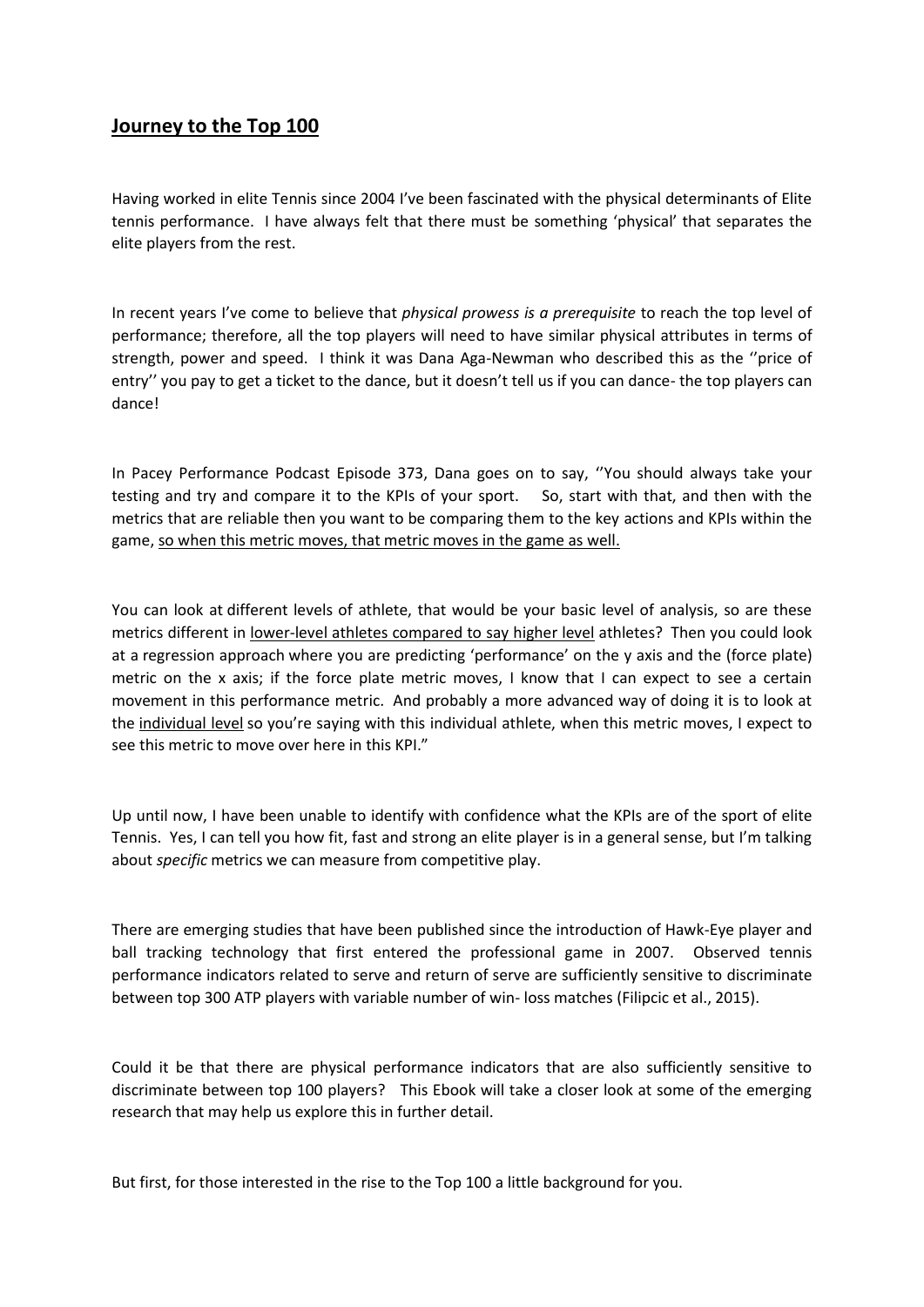How Is Your Player Ranking Calculated?

#### **Men's ATP Tour**

Your best 19 results of the year count towards your ranking. In an ideal scenario, a player/pair (especially top 30 ranked ones) is expected to score their ranking points from the four Grand Slams, eight mandatory ATP Masters 1000 events and seven 'Best Other' results from the ATP Cup, ATP Tour 500, 250, ATP Challenger Tour or ITF WTT men's events.

However, for every Grand Slam or mandatory ATP Tour Masters 1000 tournament a player is not in the main draw owing to valid reasons (either not qualified or injured), the number of results from other eligible tournaments within the 52-week period that count towards rankings is increased by one.

For example, if a player misses one of the Grand Slams or eight-mandatory ATP Masters 1000 events, the seven 'Best Other' results that count towards their ranking goes up to eight to ensure the total number is 19.

Towards the end of the year, the ATP Finals are played with the top eight ranked singles players and doubles pairs preceding the tournament. For qualified players, the ATP Finals is considered as a bonus 20th tournament and the points earned counts in their ranking

**Grand Slams:** The four Grand Slams (Australian Open, French Open, Wimbledon and US Open) are the highest graded tournaments in the ATP tennis calendar. Here's the Grand Slam points system:

**Winners**: 2000 points

**ATP Finals**: If a player/pair, who qualified for the ATP Finals, wins the tournament undefeated, they can earn a maximum of 1500 points

**ATP Masters 1000**: There are a total of nine ATP Masters 1000 tournaments in a year – Indian Wells, Miami Open, Madrid Open, Italian Open, Canadian Open, Cincinnati Masters, Shanghai Masters, Paris Masters and Monte-Carlo Masters.

**Winners**: 1000 points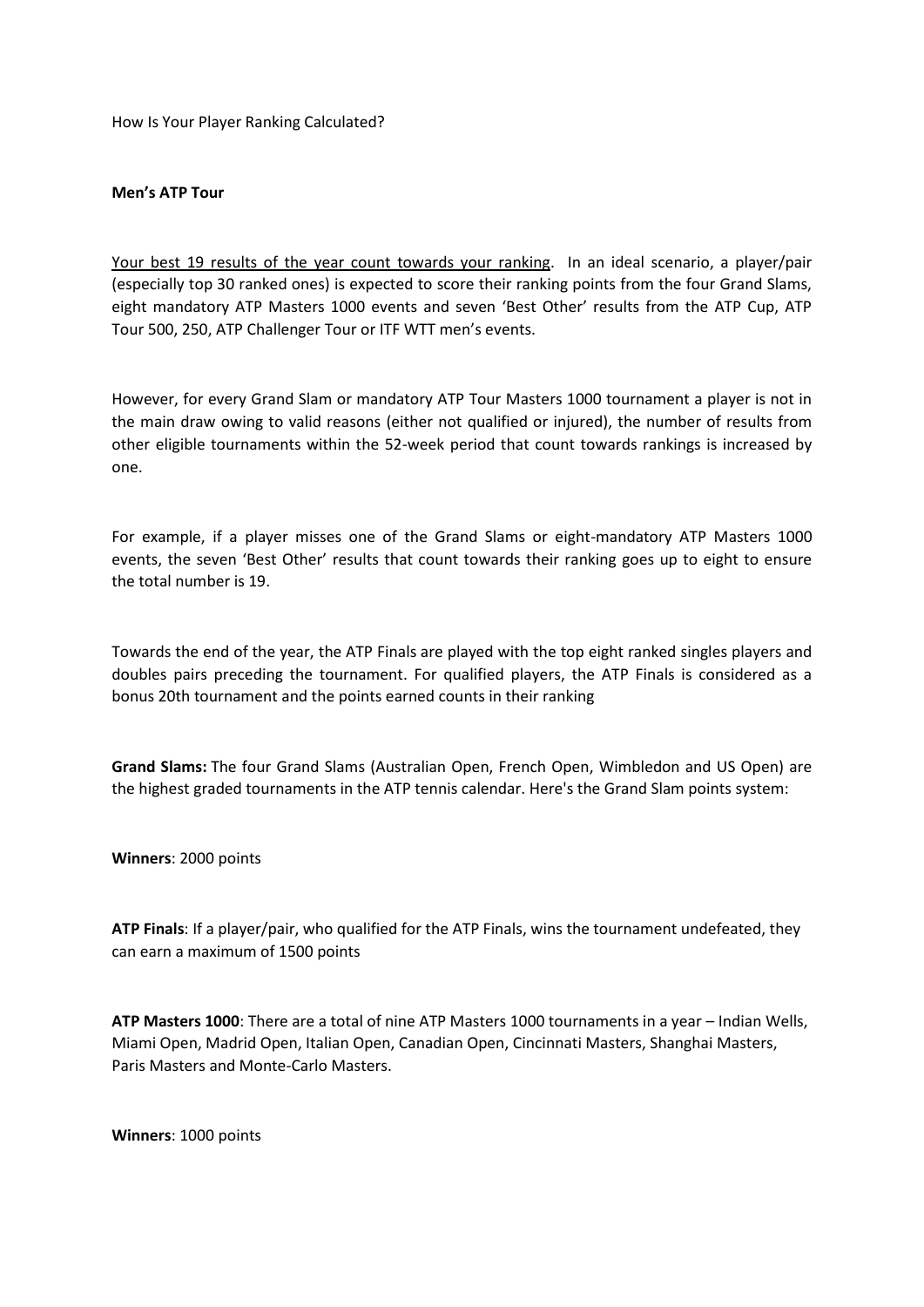**ATP Tour 500:** The next level features the ATP Tour 500 tournaments.

**Winners**: 500 points

**ATP Tour 250**: The next grade of tournaments includes the ATP Tour 250 tournaments.

**Winners**: 250 points

Following these, we have the ATP Challenger 125, 110, 100, 90, 80, 50 tournaments followed by various levels of lower-ranked International Tennis Federation (ITF) events (\$25k and \$15k), known as *Futures events*, with descending number of points on offer (to get your first '1 ATP point' you need to win a round of main draw). Currently you need 668 points to break into the ATP Tour Top 100.

The first (of many) challenging part of playing professionally is being able to play futures events without having ATP points.

When players sign up for futures, the acceptance list is based on the ATP Ranking. There are 20 main draw spots and 48 qualifying spots. If players do not have ATP points, they will often find themselves deep on the alternates page on the acceptance list.

Alternates are the players waiting to get into qualifying. In futures, the players in the qualifying and alternate lists need to sign in to the tournament on-site the day before the qualifying starts.

The problem when players are starting to play futures (and have no ranking) is that there are often many players in front of them on the list, which can be deflating. It is hard to justify traveling to a tournament without knowing for a fact if that player will be able to compete.

That is not to say the qualifying draw will always fill up and you won't be able to play. In fact, most lower-level tournaments do end up having multiple spots not filled in the qualifying after sign-in. Regardless, starting your professional career can feel overwhelming from the get-go. Some people can rely on wild cards but that is a luxury most players do not have.

**Earning that first ATP point is super important. Not only is it a great personal achievement, but it means a player will often be able to compete in any futures qualifying draw.**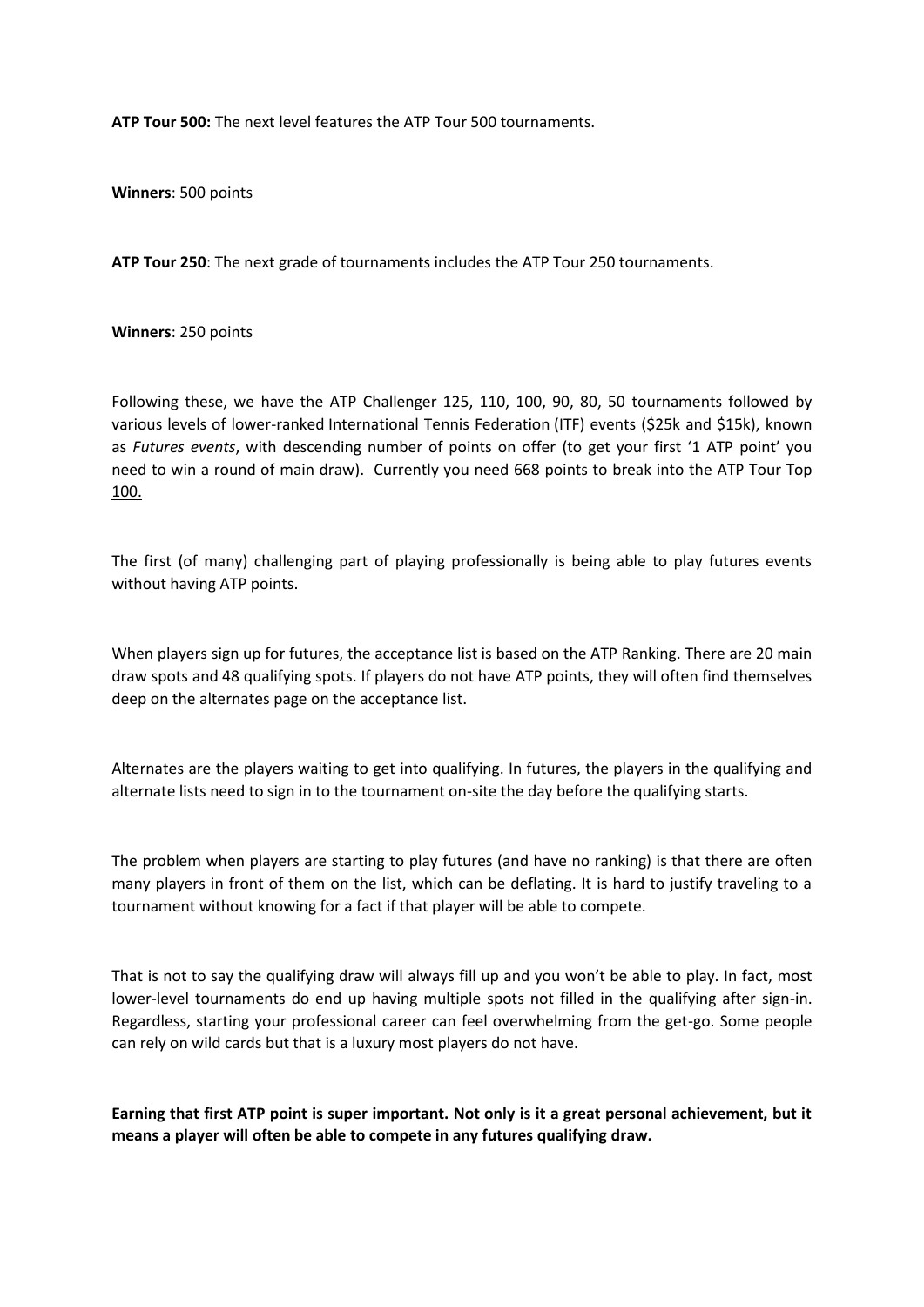After you earn enough points at playing futures, you can graduate to the ATP Challenger Tour.

The cut-off will largely depend on the availability of other tournaments at any given week. Weeks that only have one or two challengers will have cut-offs in the three hundreds, where weeks where there are 4 plus challengers will see the cut-offs dropping to the five, six hundreds.

The challenger level is where we see a lot of the current stars break through. It is where the great get separated from the good. If you ever have the chance to go watch a challenger, do it. Entrance will most likely be free and you will watch high quality tennis all around. Most challenger events include one, if not a couple of current top 100 players.

Aside from Grand Slams, the ATP Tour events are the most well-known tournaments. As a player, the ATP Tour is where you want to be. The tournaments are bigger, there is more money and points involved and the atmosphere is awesome. The ATP Tour is the NBA of the tennis world. To consistently play ATP Tour events, a player will have to be ranked inside the top 100.

#### **Women's WTA**

A player's WTA ranking is determined by her best results at a maximum of 16 tournaments for singles and 11 for doubles. These must include points from the four Grand Slams and four mandatory WTA 1000 tournaments (Indian Wells, Miami, Madrid, Beijing), wherever possible.

**Grand Slams:** The four Grand Slams (Australian Open, French Open, Wimbledon and US Open) are the highest graded tournaments in the WTA tennis calendar. Here's the Grand Slam points system:

**Winners**: 2000 points

**WTA Finals**: If a player/pair, who qualified for the WTA Finals, wins the tournament undefeated, they can earn a maximum of 1500 points

**WTA 1000**: (Beijing, Indian Wells, Madrid, Miami). These tournaments are mandatory.

**Winners**: 1000 points

**WTA 1000:** (Cincinnati, Doha/Dubai, Rome, Montreal/Toronto, Wuhan). These tournaments are not mandatory.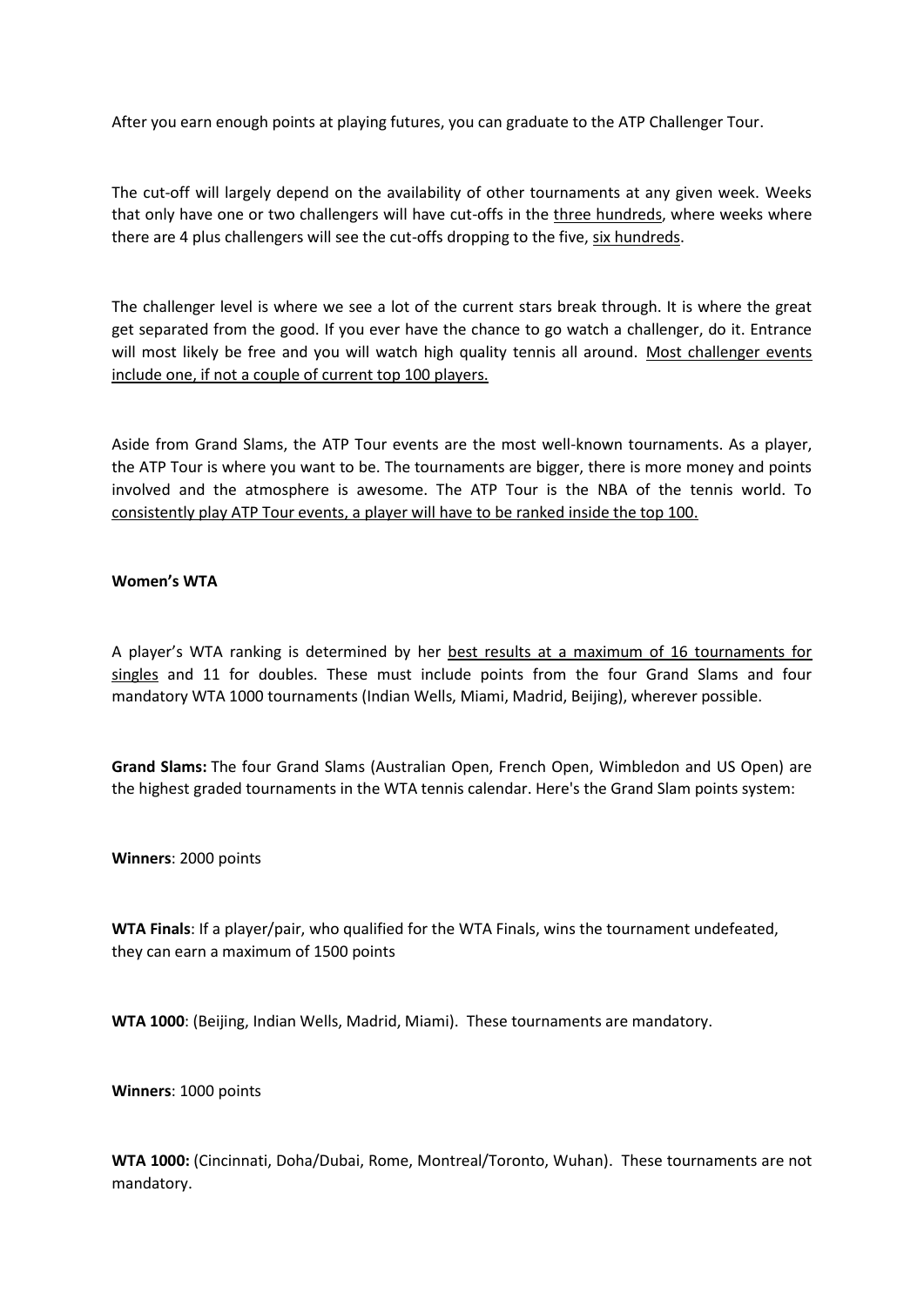There are the WTA 500, WTA 250, WTA 125 and various ITF tournaments (\$15,000, \$25,000, \$60,000, \$80,000 and \$100,000) where players can score WTA ranking points. Currently you need 653 points to break into the WTA Top 100.



We can see in the diagram above **players need to break into the Top 100 otherwise they are just breaking even**- even if you had the fortune to have a 20-year career, \$500k career prize money amounts to \$25,000 per year which is not even enough to cover the costs of travel. A top 500 player might be earning \$80,000 a year, which might cover travel costs but leaves no money for coaching.

The British Lawn Tennis Association estimates it costs about £250,000 (\$385,000) to develop a player from age 5 to 18 (around £19,000 per year). Staying pro doesn't come cheap, either. The U.S. Tennis Association estimated in 2010 that the annual average cost to be a "highly competitive" professional tennis player was \$143,000—including \$70,000 for coaching and \$60,000 for travel—and that only the 164 highest-ranked players on the men's tour would have broken even with such costs.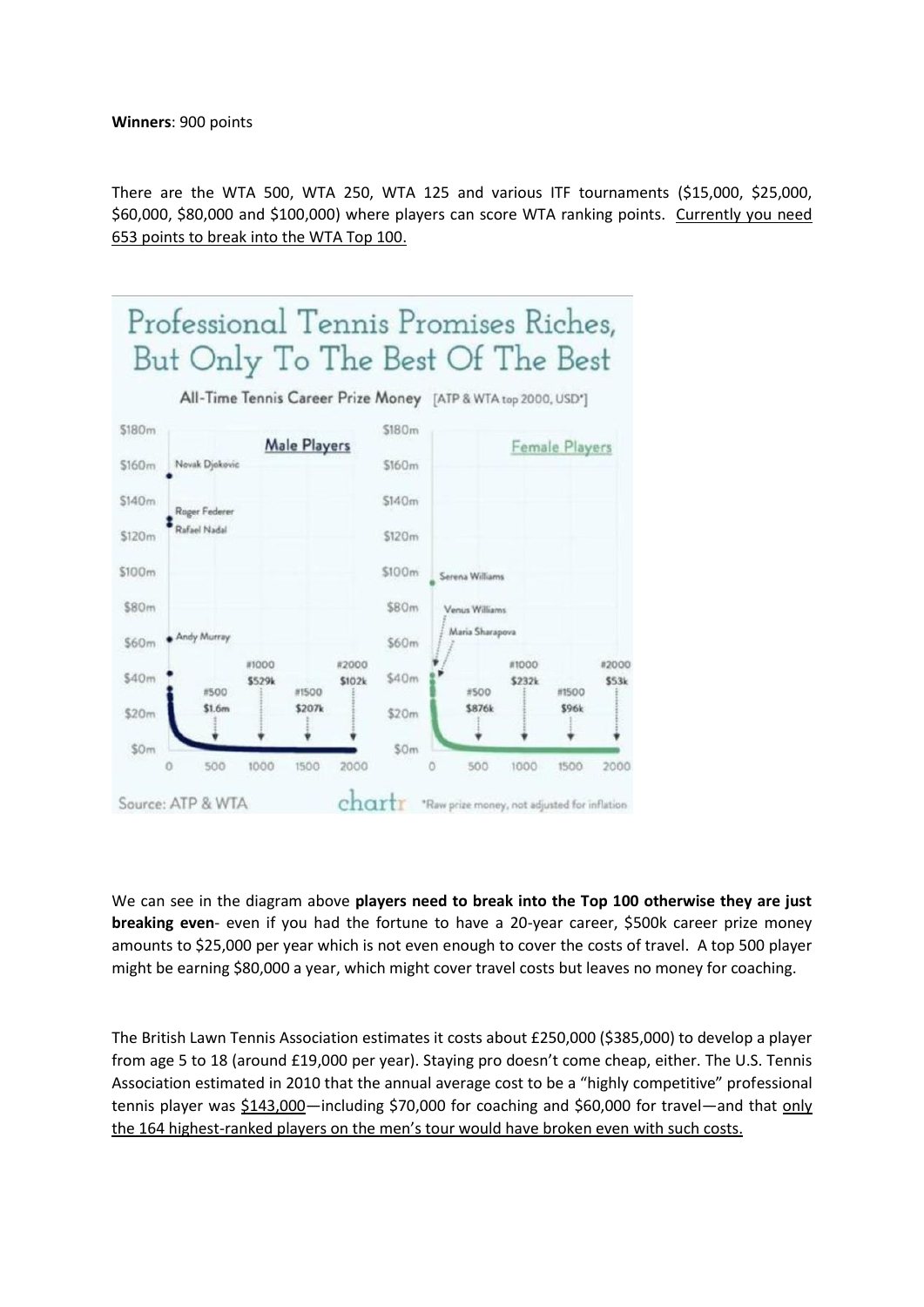But if you break into the Top 100 the prize money skyrockets. And that's why players and coaches alike are obsessed with investigating the success metrics of Top 100 players.

A recent review of professional men's tennis revealed that 60% of the total prize money available is won by the top 1% (i.e., top 50) of players (ITF, 2015). Moreover, it was estimated that only players ranked higher than 336 earned enough money to cover their basic playing expenses.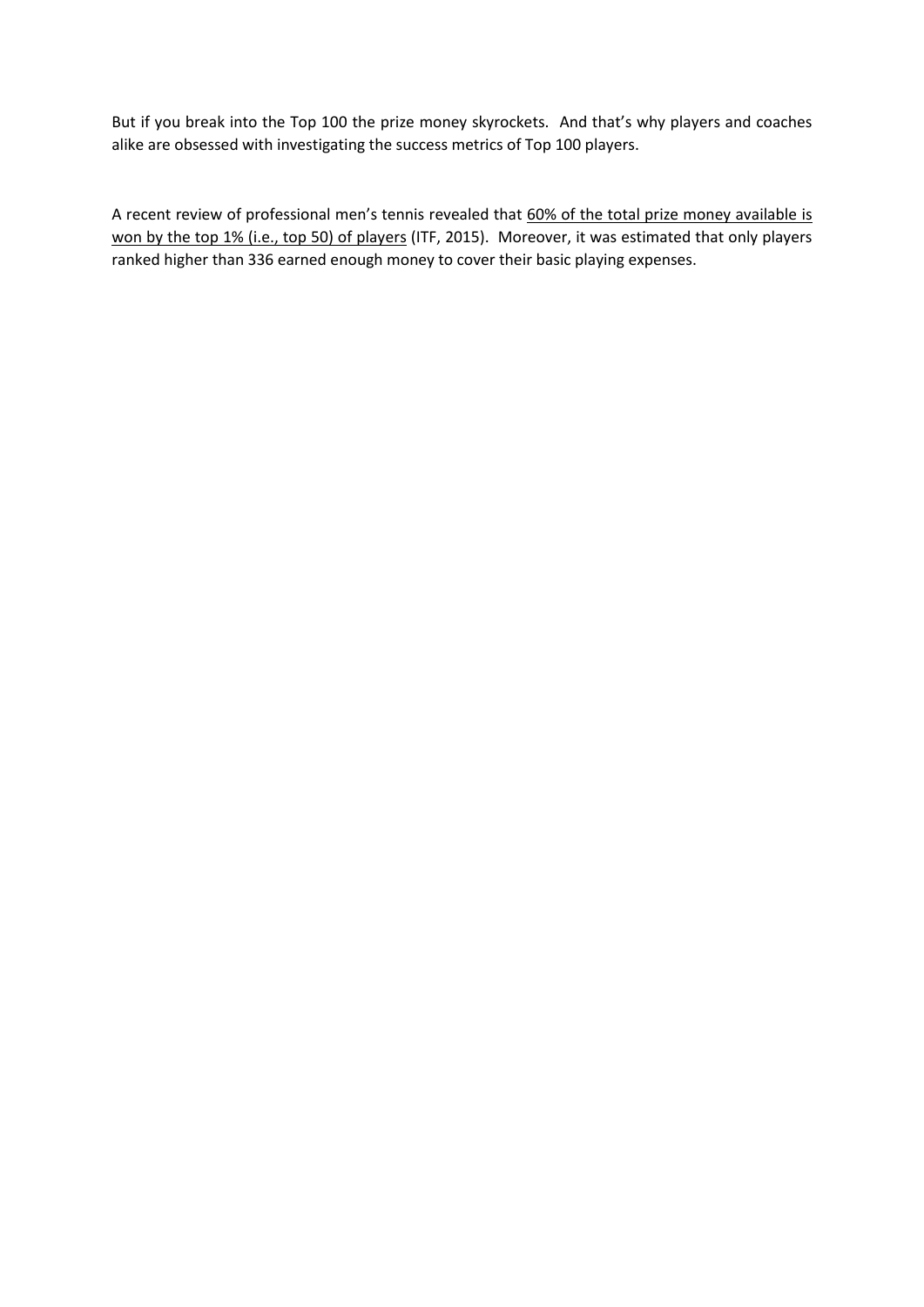## Contents

| Sex-based differences of Matchplay Characteristics of Grand Slam tennis  15           |  |
|---------------------------------------------------------------------------------------|--|
|                                                                                       |  |
|                                                                                       |  |
|                                                                                       |  |
|                                                                                       |  |
|                                                                                       |  |
|                                                                                       |  |
|                                                                                       |  |
| APA Research into Distribution of Training in British Junior Elite Tennis Players  29 |  |
|                                                                                       |  |
|                                                                                       |  |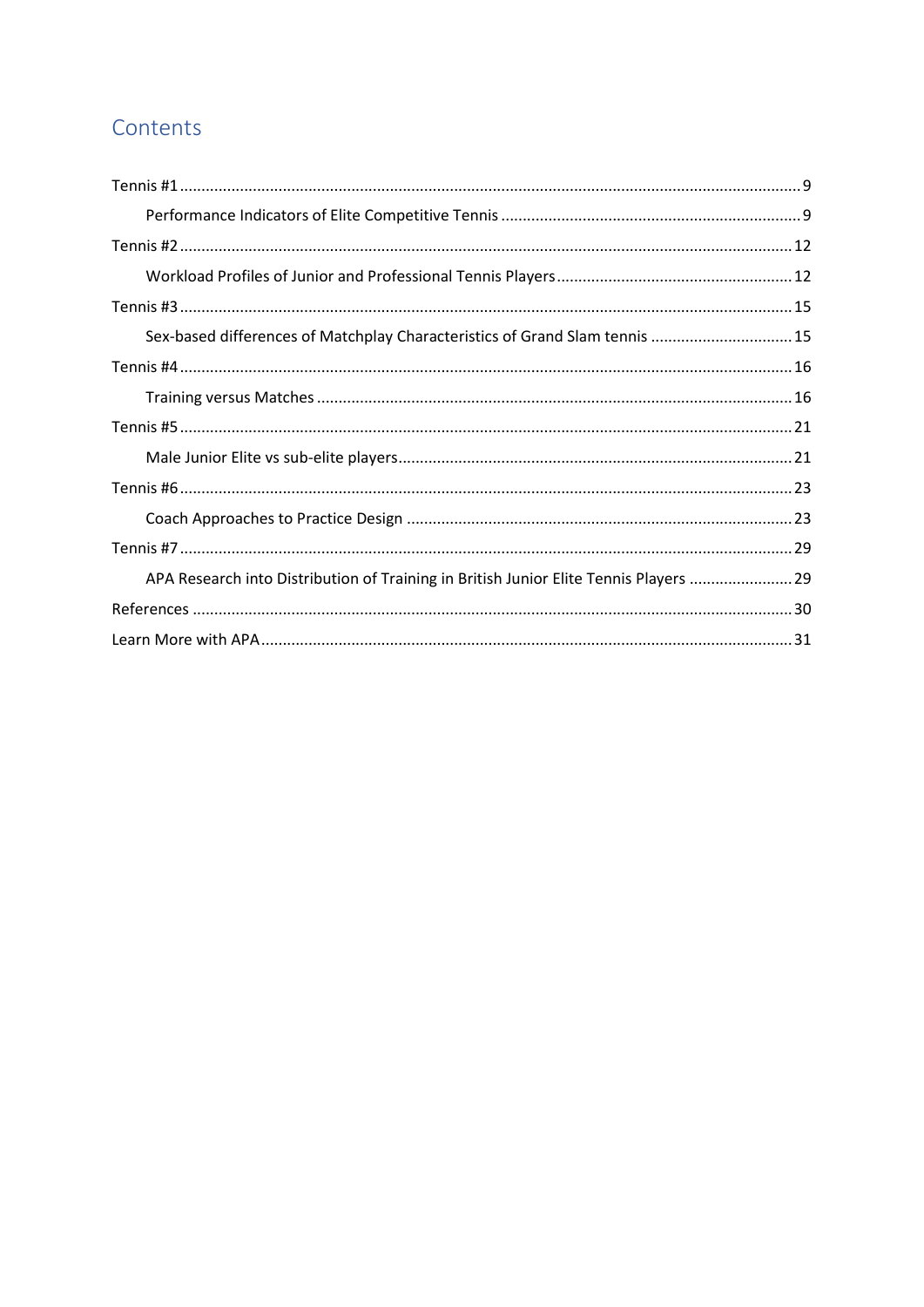## <span id="page-8-0"></span>Tennis #1

### <span id="page-8-1"></span>**Performance Indicators of Elite Competitive Tennis**

**Reid et al (2010).** The relationship between match statistics and top 100 ranking in professional men's tennis.

A stepwise regression analysis showed that second-serve points won and second-serve return points were the most relevant match statistics, explaining 52% of the ranking variance in the men's game.

Predicted men's professional ranking = 548.5 + -666.6 \* second serve points won + -319.9 \* second serve return points won

**Filipcic et al (2015).** Differences in performance indicators of elite tennis players in the period 1991- 2010

The aim of this study was to compare differences in 15 tennis match variables between two groups of top 300 male ATP players. Group 1 had a positive win-loss ratio (1991- 64%, 2000 – 62% and 2010 – 65%), and corresponded with an average player ranking of 45.2, 44.4 and 33.4 respectively. Group 2 had a negative win-loss ranking  $(1991-39\% 2000-39\%$  and  $2010-40\%)$ , and corresponded with an average player ranking of 96.6, 103.4 and 98.4 respectively.

Group 1 achieved a significantly better statistical performance in selected aspects of the serve, return and in general matchplay, independent of the year. In 2010 significant differences between Group 1 and 2 existed in all but three of the 15 performance indicators. These included variables such as first and second serve points won, first and second serve return points won, and total points won.

On average, Group 1 players had more effective first serves (more aces) and second serves (fewer double faults), made more effective first- and second serve returns, and won more service games than the Group 2 players.

*In professional tennis, research has shown that it is not only the effectiveness of the first serve that is important: the quality of the second serve and the return of the second serve are even more important.* The present findings suggest that the observed performance indicators are sufficiently sensitive to discriminate between top 300 ATP players with variable number of win-loss matches.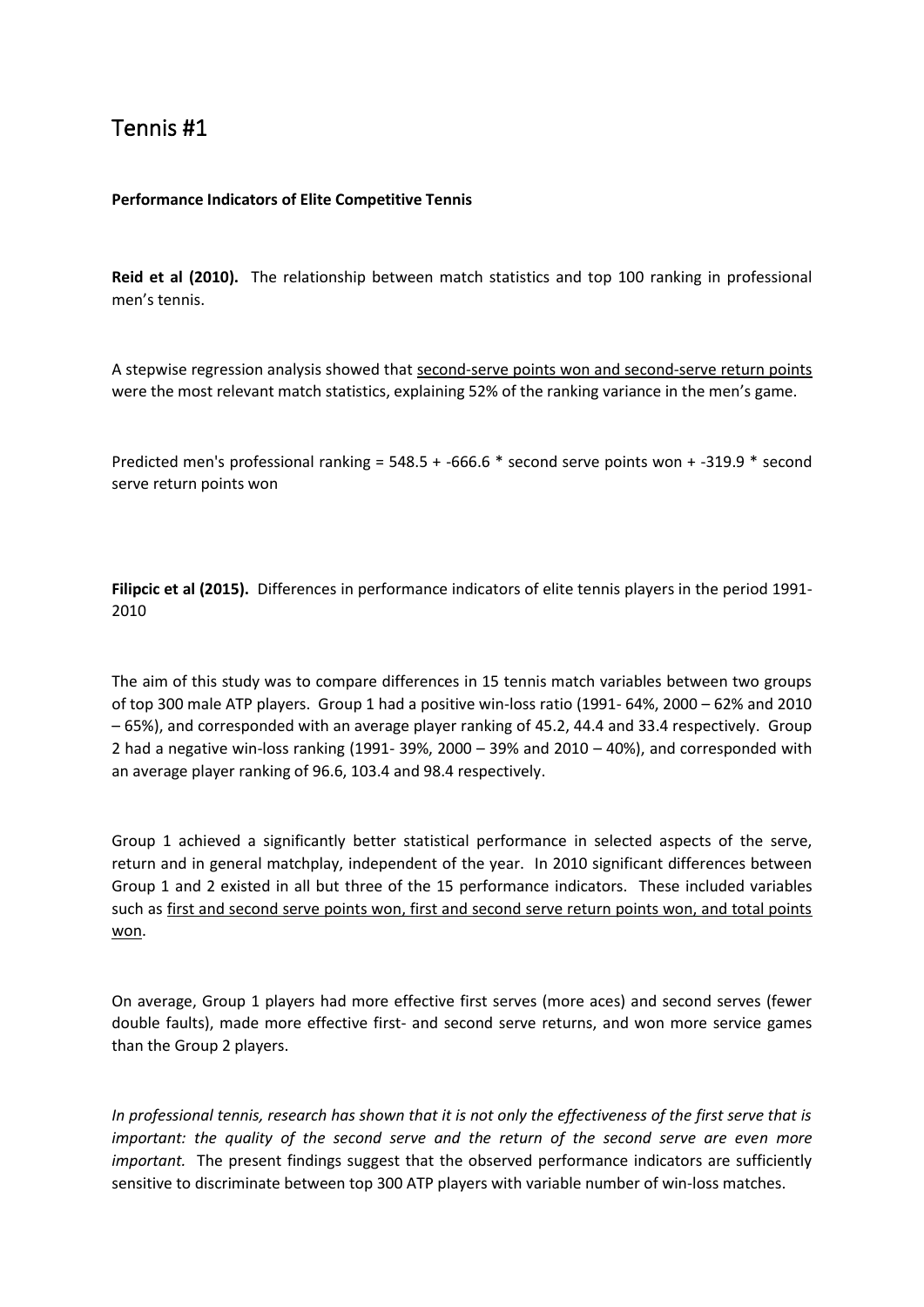**Reid et al (2017).** Differentiating top-ranked male tennis players from lower-ranked players using hawk-eye data: an investigation of the 2012-2014 Australian open tournaments.

Eighty players were assigned to either a top-ranked (n=40) or lower ranked (n=40) group, based on their ATP ranking.

Top ranked players achieved more success on serve (with respect to aces, accuracy and points won) and possessed a faster first serve return, compared with lower ranked players.

## **Top ranked players also played more groundstrokes from behind the baseline, delivered the ball deeper into their opponent's court, and covered greater distance during matches. Average speed and maximum speed did not differ between groups.**

The Hawk-Eye system recorded ball and player movement data. The summary report of the data contained a total of twenty-eight performance metrics pertaining to serving, returning serve, groundstrokes and on-court movement that were analysed in this study.

Players aiming to infiltrate the top 50 in professional tennis should possess a proficient serve. Topranked players achieved more aces, which may relate to their capability of achieving faster maximal serve speeds. Accuracy was also foremost in top-ranked players, who possessed a greater first serve percentage.

These factors might explain why top-ranked players won a greater percentage of points on their first and second serve and underlines the importance of being able to win points on serve in professional tennis.

Interestingly however, average serve speed did not differ between groups and implies that velocity generation was similar in this cohort of professionals. For this reason – and based on first serve percentage data in this study – developing serve accuracy and/or direction should be at the forefront of coaches' intentions.

Top-ranked players executed a greater number of shots from behind the baseline, which is consistent with a *counter-punching strategy* where the player aims to return as many balls as possible (standing deeper permits greater court coverage). Top-ranked players also delivered 5% more of these groundstrokes to a deeper location in their opponent's court. This speaks to their offensive ability, as deeper balls are generally considered more difficult to play since they arrive faster and may afford top-ranked players an advantage during rallies.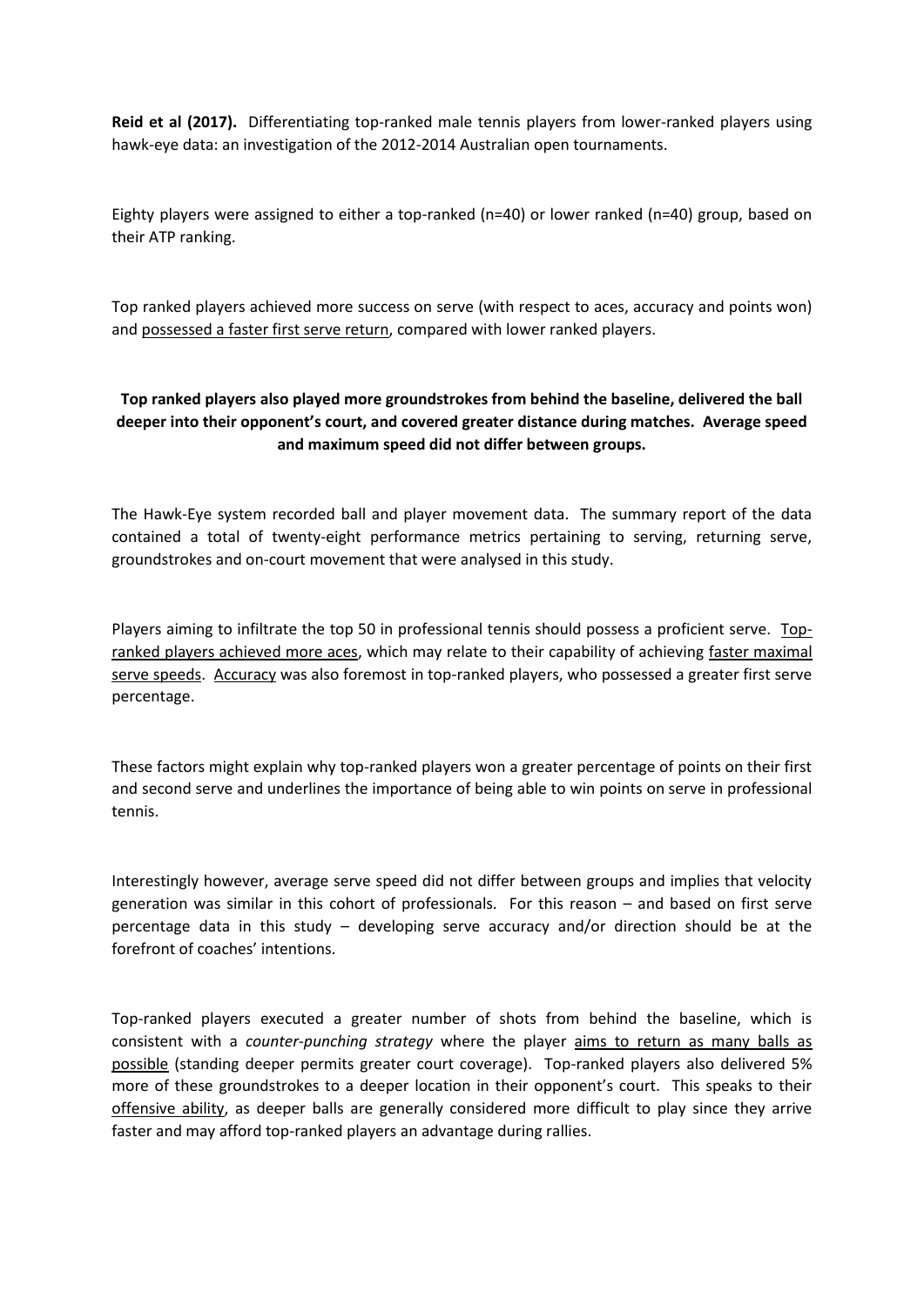Logically, these findings imply that practice drills should afford players ample opportunities to develop their groundstroke play from behind the baseline. However, it should be noted that average groundstroke speed, shot flatness (i.e., net clearance) and contact height did not significantly differentiate groups.

Thus, for groundstrokes – as appeared to be the case with the serve – accuracy may be more pivotal a differentiator of top- and lower-ranked players than speed.

Interestingly, top-ranked players covered greater distances during (1) entire matches and (2) points where they were receiving. This is seemingly consistent with the counter-punching strategy noted previously but could also indicate that top-ranked players: (1) recovered to centre court after each shot, and/or (2) took extra steps to execute strokes from more favourable positions. These data underlie the importance of movement and endurance capabilities in professional men's tennis.

*In contrast, average and maximum movement speed data did not differentiate top- and lowerranked players and – when considered alongside the stroke speed findings – presents the possibility that explosiveness is not a critical discriminator of ATP ranking.*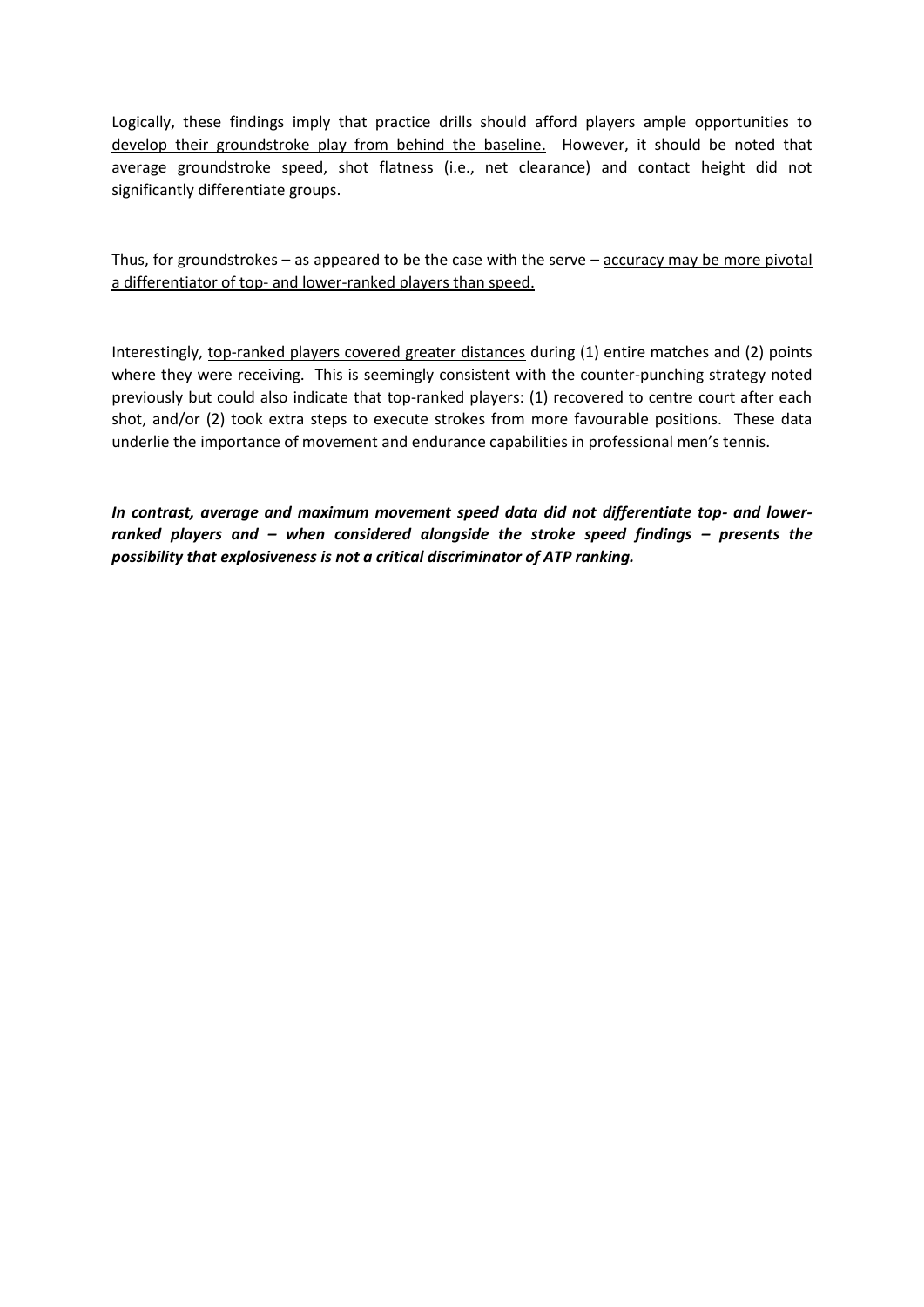## <span id="page-11-0"></span>Tennis #2

### <span id="page-11-1"></span>**Workload Profiles of Junior and Professional Tennis Players**

**Reid & Kovalchik (2017).** Comparing Matchplay Characteristics and Physical Demands of Junior and Professional Tennis Athletes in the Era of Big data.

Some basic differences in the serve and return characteristics of juniors and professionals have been highlighted. On serve, professionals hit fewer double faults and won relatively more first serve points than younger players. On return, professionals won more second serve return points, a likely product of a more aggressive approach to play.

Between 2000 and 2015 the median age of the top 1000 ranked junior boys was between 17.1 and 17.5 years. Among top 1000 professional men, the range was 23.0 to 24.2 years. Top 1000 junior girls were younger than junior boys, with median range between 16.8 and 16.9 years. Professional women in the top 1000 were also younger, having a median age of 20.8 to 22.9 years (lowest to highest ranked women). This implies a much smaller age gap among the junior and professional females (4 years) and a gap more comparable to the male players among higher ranked players (6 years).

Focusing on the top 1000 players in each circuit, we found that the highest ranked players, whether junior or professionals, competed in more events per year than lower ranked players. The median events for the top 250 boys was 21 and for professional men was 24, which was 11 and 13 events more than the median for players ranked 751-1000, respectively.

Top 250 boys competed in a median of 56 matches and top 250 professionals 60 matches, which were 33 and 41 more matches than players ranked 751-1000. Junior boys tended to have a higher match win percentage per rank group than professionals. These differences reduce as player ranking increased from less than 1% (1-250 junior and professionals, 64.2 - and 63.5% - win percentage per season, respectively) to 10% (751-1000 1-250 junior and professionals, 51.5 - and 41.2% - win percentage per season, respectively).

Event activity patterns between junior girls and professional women followed a similar pattern as the boys and men. However, differences in win percentage were large between girls and women ranging from 5% (1-250 junior and professionals, 65.1 - and 60.8% - win percentage per season, respectively) to 10% (751-1000 1-250 junior and professionals, 50 - and 40% - win percentage per season, respectively).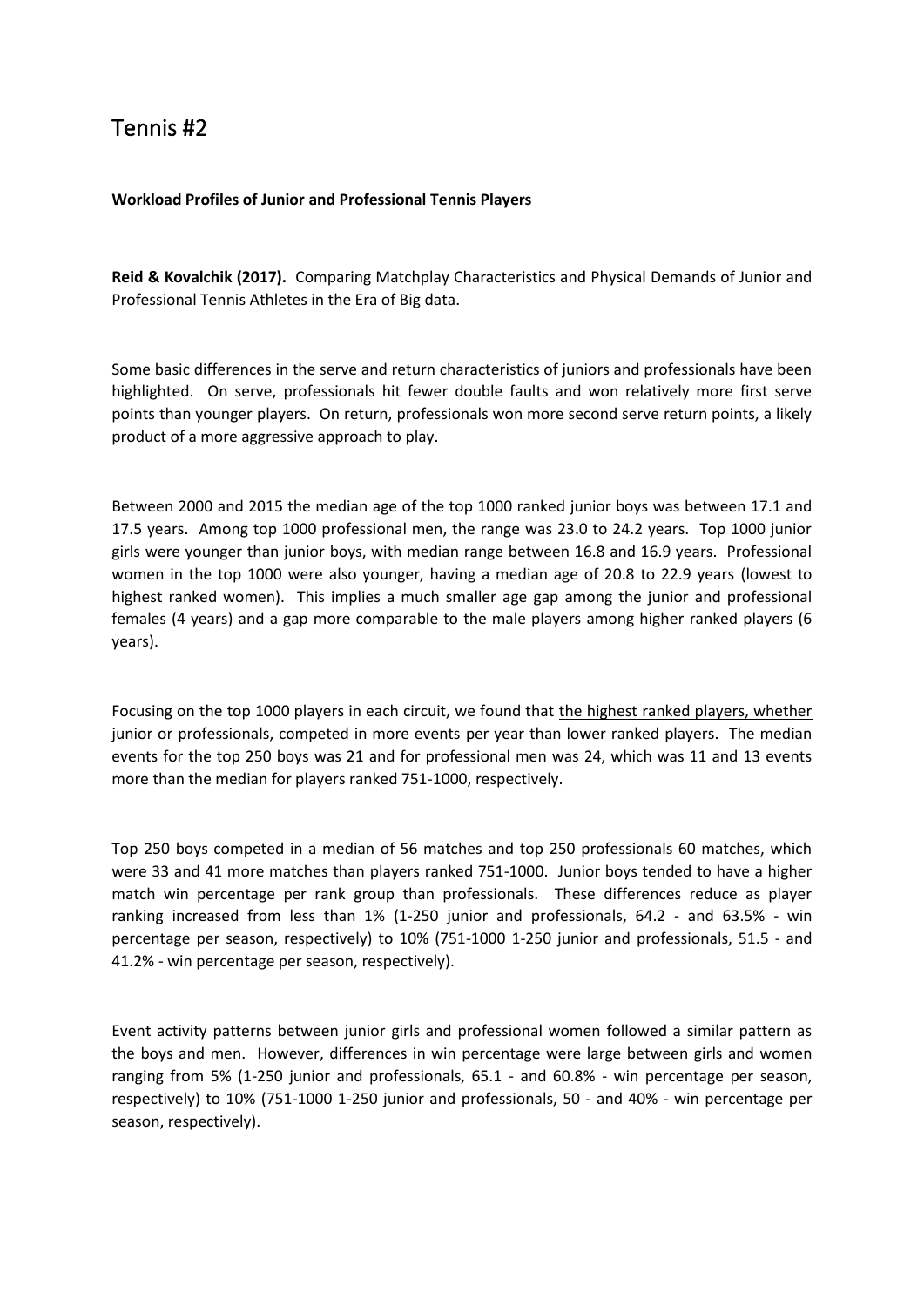Match data from the 2017 Australian Open revealed a number of differences in the match characteristics of juniors and professionals. For both male and female players, professionals had a higher frequency of aces, a higher percentage of points won at net, and a higher percentage of winners relative to unforced errors (junior boys vs professional men; 39:61 and 49.7:50.3, and junior girls vs professional women; 34.0:65.8 and 42.9:57.1).

Professional men were found to perform significantly better than juniors across several service statistics, including service points won (overall), first service points won (boys 66.7% vs men 72.1%), and second service points won (boys 47.3% vs men 50.4%). However, the same difference was not observed for female players (first service points won girls 64.1% vs women 64.2%; and second service points won girls 44.3% vs women 45.6%).

Stroke production, measured as the number of shots played in a match, was generally greater for professional players compared to junior players. The differences were largest for male players, where the average production difference in a Grand Slam match was +62 on the serve (boys 72 vs men 134), on forehand was +97 (boys 140 vs men 237), and on backhand was +100 (boys 119 vs men 219) compared to the typical production in a junior Grand Slam match. For female players, the differences were +11 on the serve (girls 64 vs women 75), on forehand was +2 (girls 118 vs women 120), and on backhand was +21 (girls 89 vs women 110). We can attribute most of these differences in match format at men's Grand Slams which is best of 5 match format compared to the best of 3 match format for junior boys and all junior girls and professional women's matches.

Both male and female professional players show higher impact speeds compared to juniors, with the largest differences found on serve (median for men was 179 kph vs 158 for boys; median for women was 153 vs 146 for girls). Forehand shot speed was a median of 6 kph faster for men (119 for men vs 113 for boys) and 1 kph faster for women professional (111 for women vs 110 for girls). Similar differences were found in backhand shot speed for male and female players (108 for men vs 105 for boys; and 106 for women vs 103 for girls).

While professional men hit to the body on only 7% of first serves, junior boys hit to that region 19% of the time. A similar gap was found for female players, with junior girls hitting to the body on first serves 12 percentage points more often than professionals (28% girls vs 16% women). On second serves the differences persisted. Junior boys hit 48% of second serves to the body compared to just 31% for professional men. Junior girls hit an even higher percentage to the body on second serves (57%) which was 22% more than professional women (35%).

Professional men travelled greater distances per point (7.4m vs 6.9m). However, the average peak foot speed (12.0 kph boys vs 10.5 kph men) and changes of direction per point (6 boys vs 5 men) tended to be greater for junior boys compared to professionals. These factors contributed to a work rate per point that was a median of 27% higher for junior boys.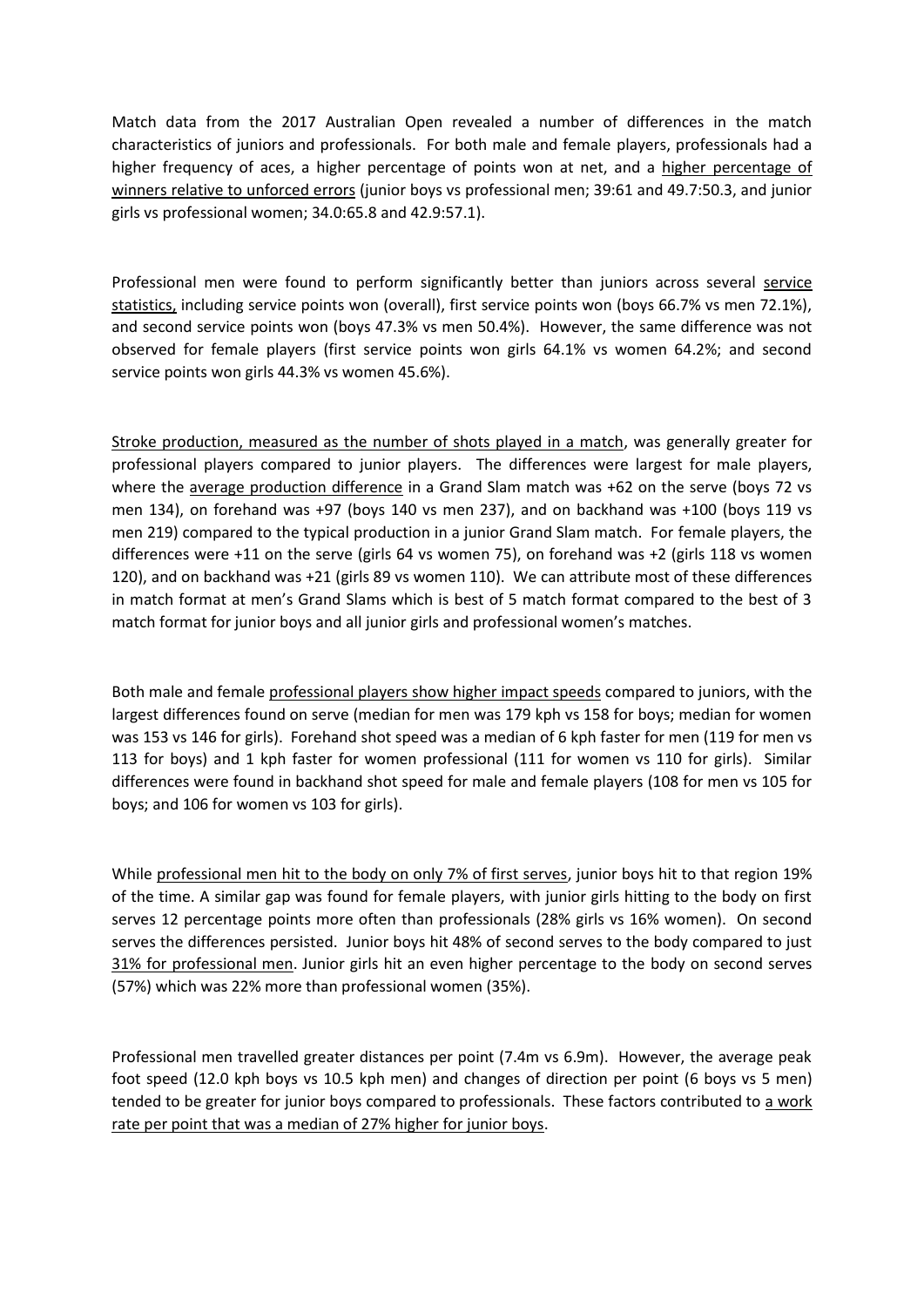Junior girls also showed higher foot speeds (11.9 kph girls vs 9.1 kph women) and changes of direction per point (6 girls vs 4.5 women) compared to professional women.

As junior players rise in the professional ranks, they can expect to be competing in more events, matches, sets and games throughout the year. Even talented junior players can expect to have fewer wins as a professional and players will have to prepare psychologically for this change.

The margins differentiating winners and losers of matches at the professional level are significantly narrower than in junior matches. At the same, the average junior boy player might expect to experience a greater serve advantage as a professional, to find it more difficult to get break point opportunities (7.5% men vs 8.8% boys), winning less (37.5% men vs 42.9% boys), and play more tiebreaks.

## **Some of the largest differences we found between juniors and professionals were in the observed physical demands of play. Professional players play with more power and accuracy.**

The largest difference in power was observed on serve where the men's serve was an average 20 kph faster than the boy's serve and the women's serve was 10 kph faster than the girl's serve, accounting for an increased serve advantage at the professional level. Serve placement also showed considerably fewer deliveries hit near to the lines at the junior level, which might be explained by technical and strategic skill as well as stature.

These differences highlight a considerable adjustment for junior players in the transition to the professional game where they can expect to play at higher speeds and closer to the margins of the court. It is also notable that the speed and changes of direction were actually higher for junior players, both boys and girls, compared to professionals.

Thus, while juniors have the potential to play at the same intensity as professionals, the sustainability of that effort is put to the test in the professional game, especially for transitioning male players.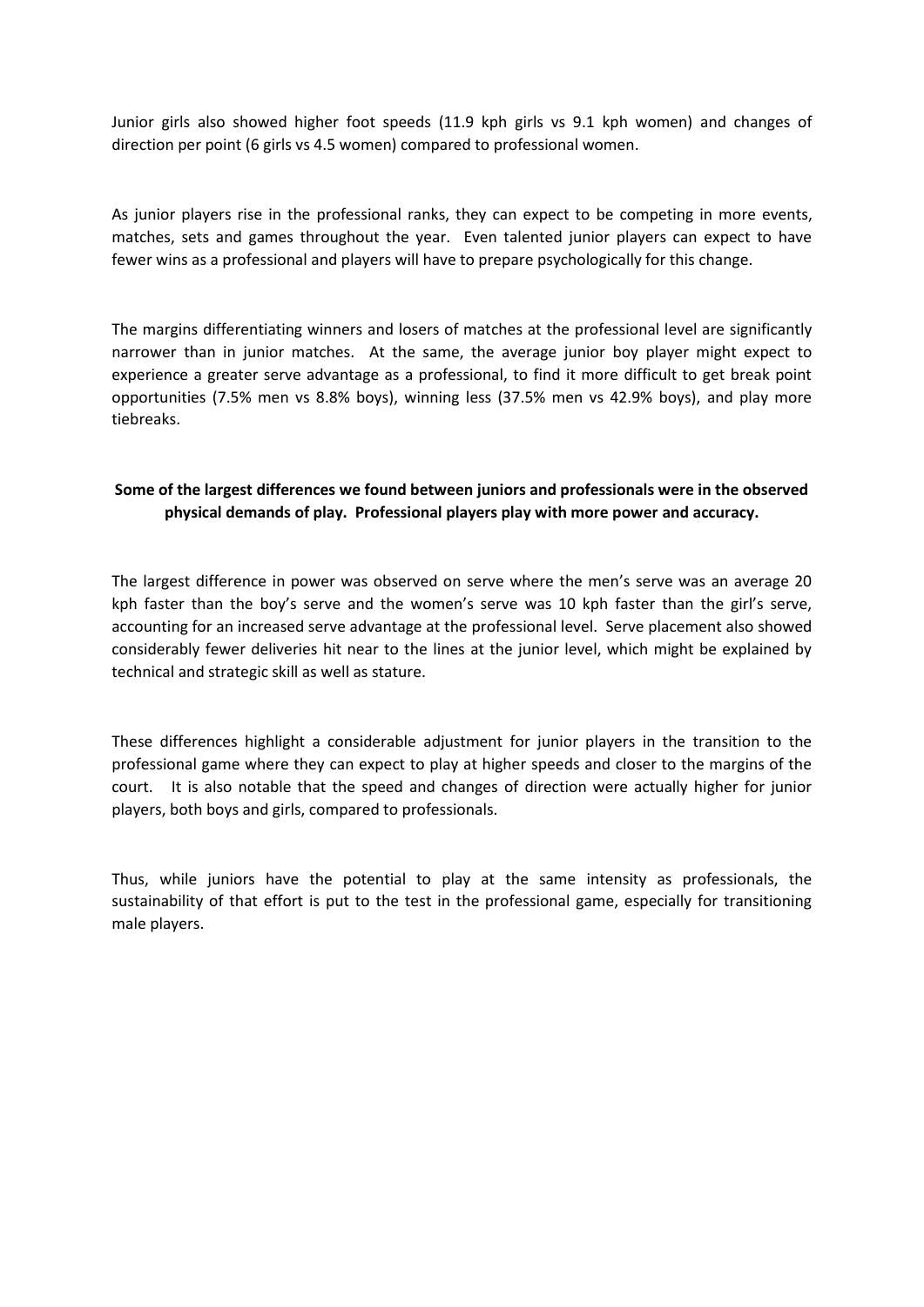## <span id="page-14-0"></span>Tennis #3

### <span id="page-14-1"></span>**Sex-based differences of Matchplay Characteristics of Grand Slam tennis**

**Reid et al (2016).** Matchplay characteristics of Grand Slam tennis: implications for training and conditioning.

Sex-based differences in the stroke and movement dynamics of Grand slam hard-court tennis were investigated through collection of player and ball tracking data for 102 male and 95 female players during the 2012-2014 Australian Open tournaments.

Serve statistics were the subject of the largest differences, with males achieving significantly faster speeds (first serve 184 vs 156 kph; and second serve 152 vs 131 kph), aces and unreturned serves while also winning a greater percentage of service points (first serve points won percentage men 69 vs 61 women; second serve points won percentage 49 vs 42). When returning serve, women contacted the ball closer to the net, lower to the ground and achieved flatter ball trajectories than males. Women return of first serve speed (97 vs 95 kph) and return of second serve speed (112 vs 110 kph) was faster than men.

## **Groundstroke frequencies were similar between sexes, although males hit with greater speed (111 vs 106 kph), flatter trajectories and impacted more shots inside the baseline.**

Distance covered per set (572m men vs 553m women), or during points won or lost (mean metres covered: won point – men 10.24m vs 10.55m men; lost point – men 8.07m vs 7.57 women) was not sex dependent yet men exhibited faster average movement speeds (men 3.68 vs 3.43 ms).

Sex differences in explosive power – whose expression has been reported as 25-65% lower in females – may help to explain some of the disparity in service speeds. Logically, sex-based differences in the internal rotation strength about the shoulder of tennis players may also contribute. From a technical perspective, sex differences in *lower limb drive mechanics* and shoulder internal rotation have been presented as contributory factors.

The data depict that the typical groundstroke is a shot that is impacted considerably closer to waist height (contact height men 0.96m vs women 0.94m) and hit flatter (i.e., with lower net clearance), than both serve returns (contact height return of first serve men 1.27m vs women 1.17m; return of second serve men 1.50m vs women 1.37m).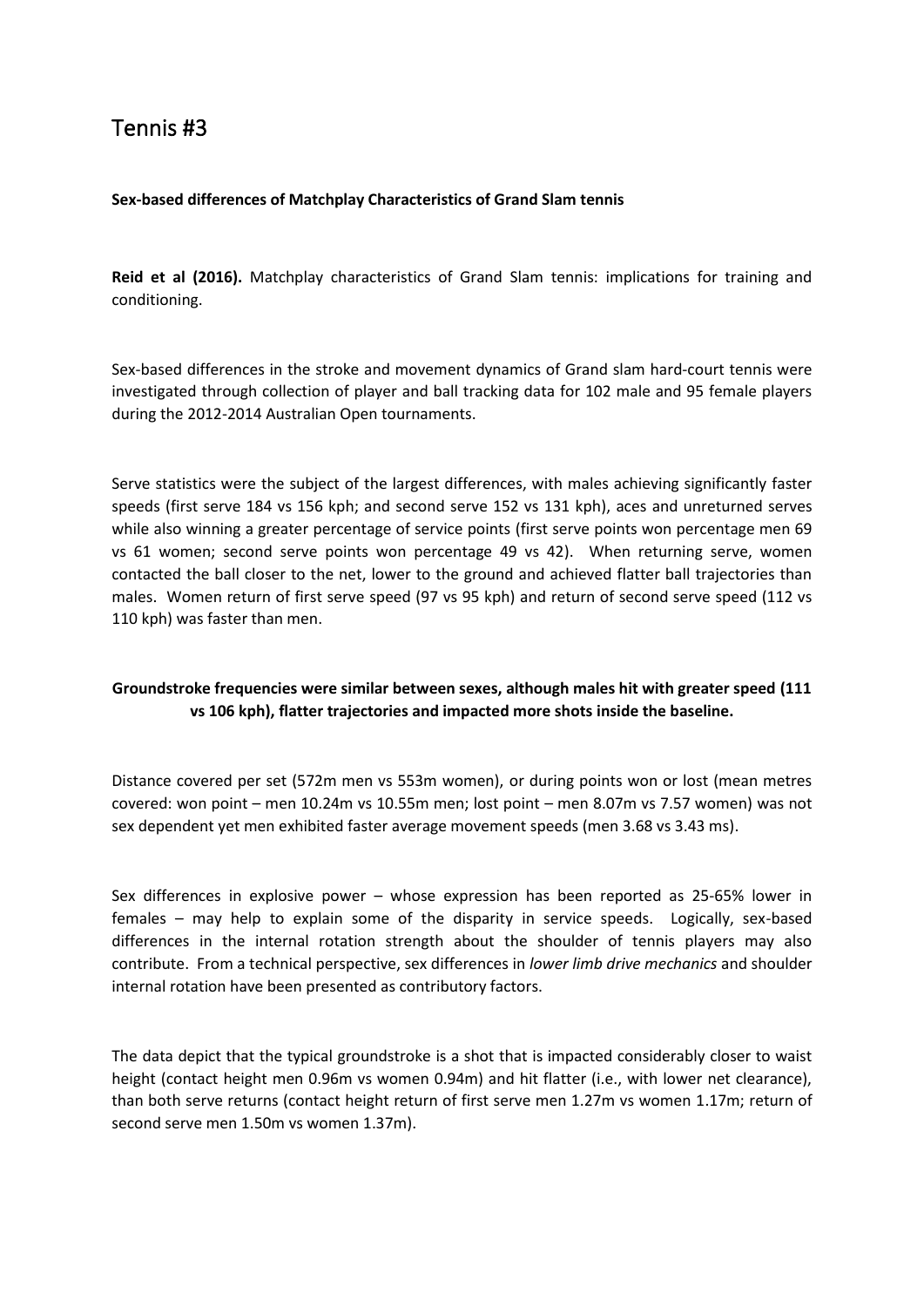In direct opposition to our hypotheses, female players were found to impact a significantly lower percentage of groundstrokes inside the baseline, as well as, more generally, produce groundstrokes with greater clearance over the net (net clearance men 0.69m vs women 0.77m women). Impact height and shot depth (the percentage of balls landing beyond the service line) were comparable between sexes.

## **In the context of training load management and overuse injury, it also raises the interesting prospect of whether players should prepare for what routinely happens, what** *could* **happen or both.**

It would seem that either the accumulation of work or the intermittent nature of the sport – therein allowing for prolonged, sustained physical performance and adequate recovery between points – lessens the need for training session durations to specifically replicate the demands of matchplay.

Indeed, the expectation that players accumulate ''miles in their legs'' features predominantly in the narratives of former tennis professionals. It may be that the games combatants are simply reminding all stakeholders that tennis is a running game. This notion of training prescription provides an obvious avenue for future research.

## <span id="page-15-0"></span>Tennis #4

### <span id="page-15-1"></span>**Training versus Matches**

**Murphy et al (2016).** A Comparison of the Perceptual and Technical Demands of Tennis Training, Simulated Match-Play and Competitive Tournaments.

Data were collected from 18 high-performance junior tennis players (10 males and 8 females, age 16+/- 1.1 y) during 6 +/- 2 drill-based training sessions, 5 +/- 2 simulated match-play sessions, and 5 +/- 3 tournament matches from each participant. Tournament matches were further distinguished by win or loss and against seeded or nonseeded opponents.

Notational analysis of stroke and error rates, winners and serves, along with rating of perceived physical exertion (RPE) and mental exertion was measured post session.

**Sessions were significantly shorter in duration than tournament matches. RPEs during training and simulated match-play sessions were lower than in tournaments. Mental exertion in training was lower than in both simulated match-play and tournaments.**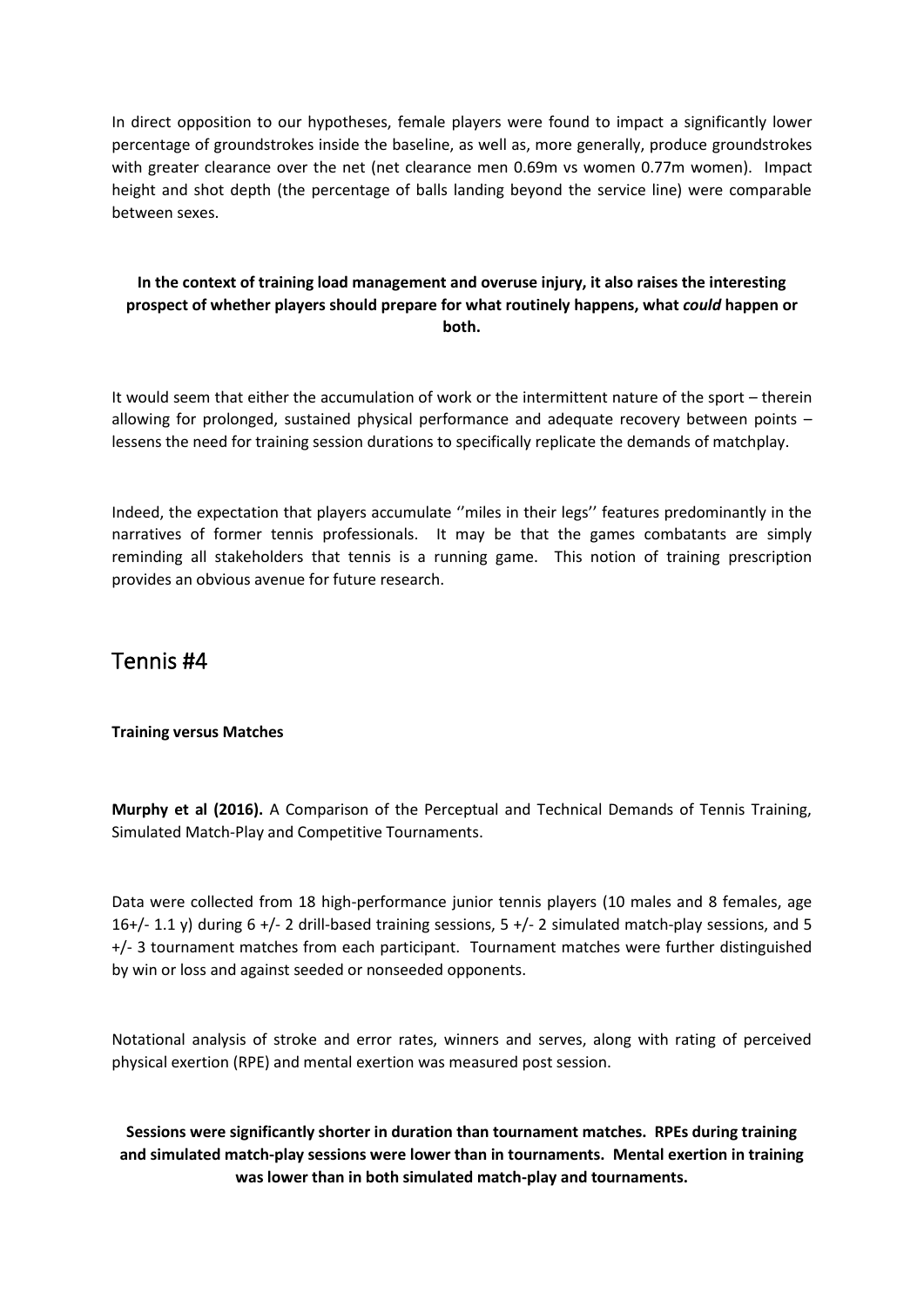Stroke rates during tournaments exceeded those observed in training and simulated match-play sessions. Furthermore, the serve was used more during tournaments than during simulated matchplay, while errors and winners were similar independent of setting.

Training in the form of drills or simulated match-play appeared to inadequately replicate tournament demands in this cohort of players.

Ideally, training drills and simulated match play should mimic conventional or worst-case scenario tournament scenarios [ Daz comment- but should they? What is the job of training? Isn't it also to help build knowledge and experience around game-based scenarios, which is a form of slow thinking problem solving, so that they have a clearer picture of what to 'perceive' and respond to using 'fast thinking' during match play?]

In other sports a primary objective of training is to replicate certain patterns of play, enabling players to cope with the highest demands placed on them during competitions.

Previous research (Murphy et al 2014) investigated internal (i.e., heart rate (HR) and ratings of perceived exertion (RPE), and mental exertion) and external (i.e., stroke rate) measures.

- Recovery/defensive drills were of greatest internal training load
- More open drills were characterized by higher peak and mean HR
- Matchplay and more closed or technical drills presented with lower peak and mean HR.

Note than external load can be measured using stroke rate but also ball velocity and distance covered via GPS.

Training-drill sessions were selected for drills that were of open nature only (in accordance with our previously reported data), as these drill types have the greatest physical and mental demands of typical elite-oriented tennis drills. Specifically, these types of drills consisted only of recovery/defensive, open-pattern, and 2-on-1 open drill categories. These drills were each typified by high strokes rates (>0.9 strokes/6 s), RPE (>5.5 AU), mental exertion (>5.8 AU), and % HRmax (>89%). Sessions were excluded from analysis post hoc if the aforementioned criteria were not met.

Matches within tournaments that were won were perceived to be of significantly greater exertion than matches lost. Furthermore, large effect sizes suggest that a greater mental exertion was perceived during simulated match play and tournaments than during training drills.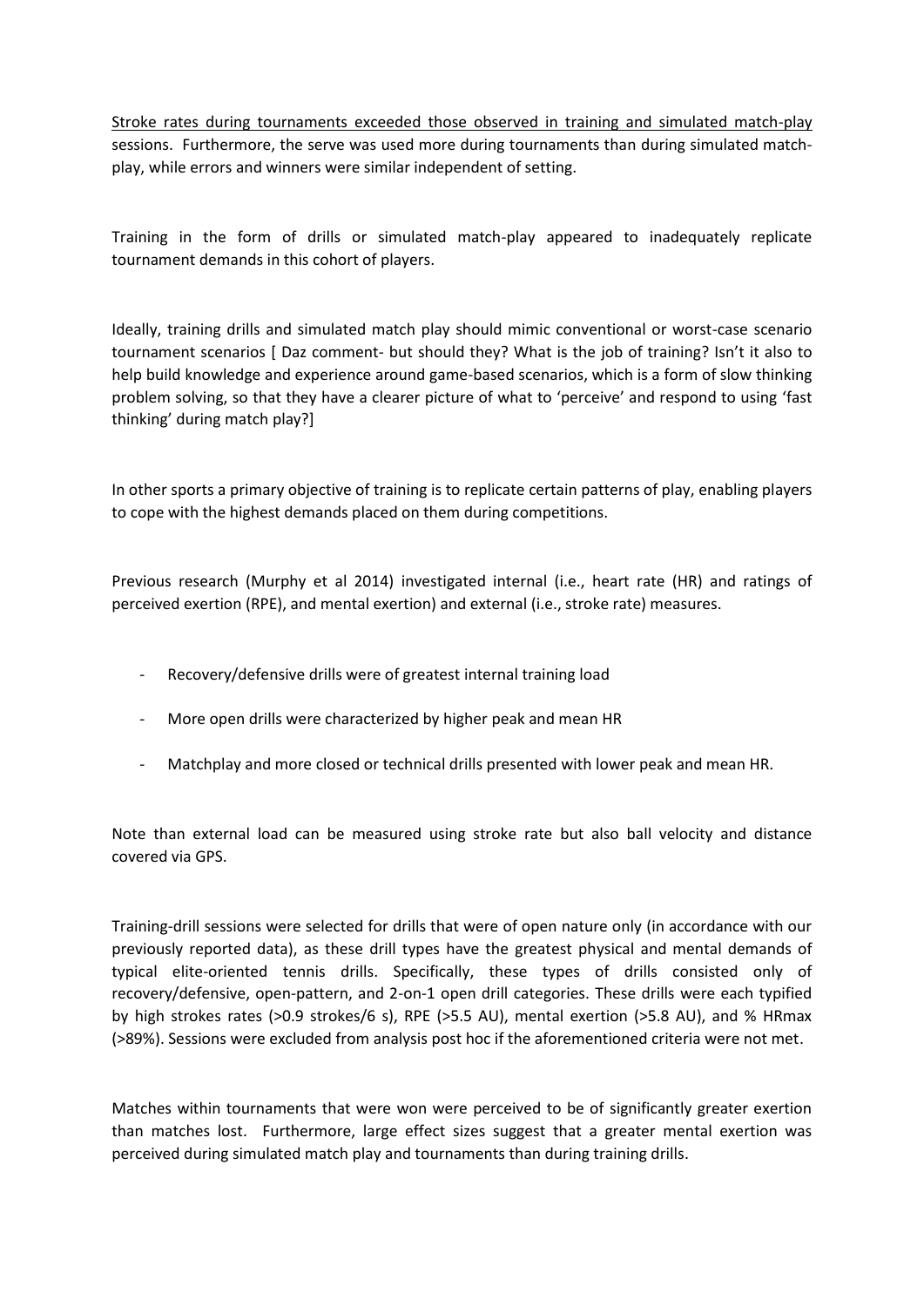Tournament stroke rates (14/min) were also significantly greater than in simulated match play (10/min). This compared to a shot rate of 7/min in training. Within tournaments, stroke rates were similar in both matches won (13 ± 3.4 strokes/min) and matches lost (16 ± 6.2 strokes/min), as well as when playing a seeded opponent  $(17 \pm 8.2 \text{ strokes/min})$  compared with nonseeded opponents  $(13 \pm 8.2 \text{ strokes/min})$ ± 4.2 strokes/min). 14/min represents a stroke rate of 0.23/s which compares to a peak of 0.81/s and 0.76/s for men and women at the Australian Open between 1997 and 1999.

Keeping in mind that the current investigation controlled for intensity of training drills, it can be interpreted that in order for mental exertion to approximate tournament match play, simulated competition or pressures (i.e., targets, time pressure) must be incorporated in training. Given that drills were selected due to their prominent physical intensity rather than technical focus, the current findings identify a somewhat perplexing disparity between stroke rates of training sessions ( $7 \pm 1.0$ ) strokes/min), simulated match play (10  $\pm$  5.1 strokes/ min), and tournament matches (14  $\pm$  3.6 strokes/min).

## **Such disparity may be due to the technical/tactical focus or development during simulated match play (i.e., tactical patterns, or stroke technique) in the corresponding training block**

The work-rest durations of simulated match play demonstrated large effects for less work (i.e., time in play- 20 min) compared with tournament matches (29 min) and significantly less rest (i.e., stoppages) in simulated match play (30min) than in tournaments (51 min). Therefore, the workrest durations revealed simulated match play to be less intensive (i.e., less work, less recovery).

Absolute and relative serve counts (serves/min) of simulated match play (46  $\pm$  12.5 total, 2.6  $\pm$  1.3 serves/min) and tournament play (90  $\pm$  16.6 total, 3.4  $\pm$  0.8 serves/ min) was higher during tournament matches than during simulated match play.

In addition, coaches should be mindful that even the most physically demanding training sessions and simulated match play were of lower RPE than tournament matches. With mental exertion in training also lower than both simulated match play and tournaments, it appears that tournament match play is currently difficult to replicate during training.

## **To effectively prepare athletes for the mental demands of competition, there appear to be limited alternatives other than through tournament matches.**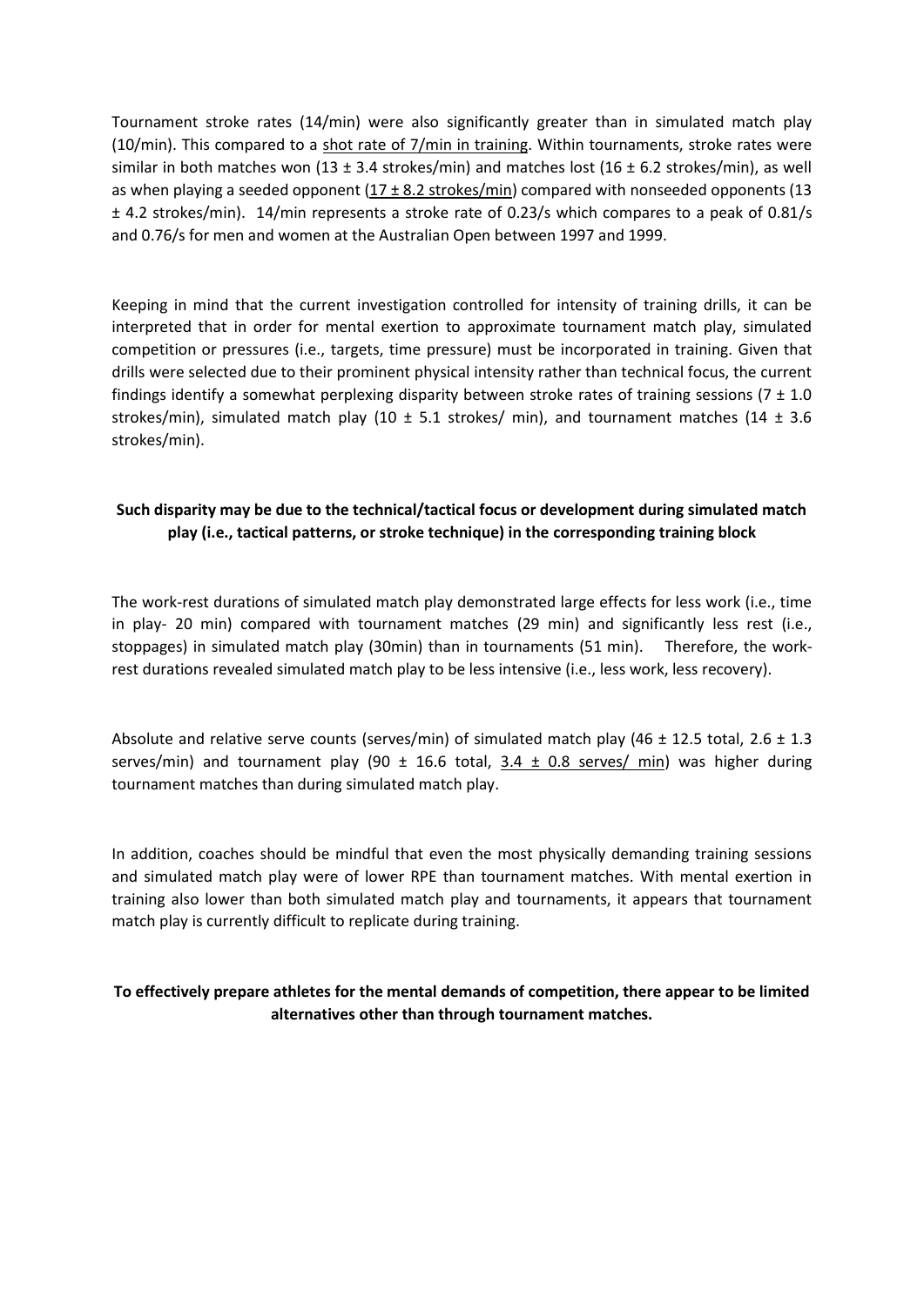**Moreira et al (2016).** Training intensity distribution in young tennis players.

Twelve professional tennis players participated in this study. Heart rate and session rating of perceived exertion were collected in 384 tennis training sessions, 23 simulated matches, and 17 official matches. The total training time spent in the heart rate zone-1 (52.00%) and zone-2 (37.10%) was greater than the time spent in zone-3 (10.90%) during the 5-week training period. (Zone-1 = <70%; zone 2 = 70–85%; zone-3 = >85% Heart Rate Maximum).

Similarly, the total training time spent in the session rating of perceived exertion zone-1 (42.00%) and zone-2 (47.50%) was also greater than the time in zone-3 (10.50%). (Zone-1 = low intensity RPE 4 or less; zone  $2 =$  RPE 5-6 and zone-3 = 7 or more).

There was a discrepancy in the intensity distribution between training session (zone- $1 = 42.00\%$ ; zone-2 = 47.50%; and zone-3 =  $10.5%$ ) and official tennis matches (zone-1 =  $0\%$ ; zone-2 =  $10.80%$ ; and zone-3 = 89.20%).

A possible for this outcome might be related to specific demands imposed by real competition. For instance, the sports competition related stress could potentiate physiological (e.g., heart rate) and perceptual (e.g., RPE) responses.

## **The data of the present study suggest that the majority of the training sessions of these young tennis players were performed at low-to-moderate intensity zone and, therefore, under the intensity performed during actual tennis match play.**

Twelve elite young tennis players (age: 18.5 +/- 0.4 years; height: 178 +/- 4.0 cm; mass: 72.4 +/- 6.0 kg) with a minimum experience of 5 years in tennis training, ranked between positions 242 and 1400 in the association of tennis professionals (ATP), participated in this study.

In the present study, there was a deliberate increase in training load during weeks 3 and 4; however, the pattern of training intensity distribution was not different between the 5-week period of the preparation phase. These results suggest that coaches manipulated the training load mainly due to the increment in training duration rather than intensity. The findings, therefore, suggest that the training session intensity was maintained at the same level across the entire preparation phase.

One could argue that this approach could be attributed to the tradition inherent to the training practices of tennis coaches, rather than to deliberate decision making, based on scientific evidence. However, as these athletes often are involved in a twice-daily training schedule, a greater number of high-intensity sessions could lead to the down-regulation of the sympathetic nervous system that has been demonstrated after severe and more prolonged training.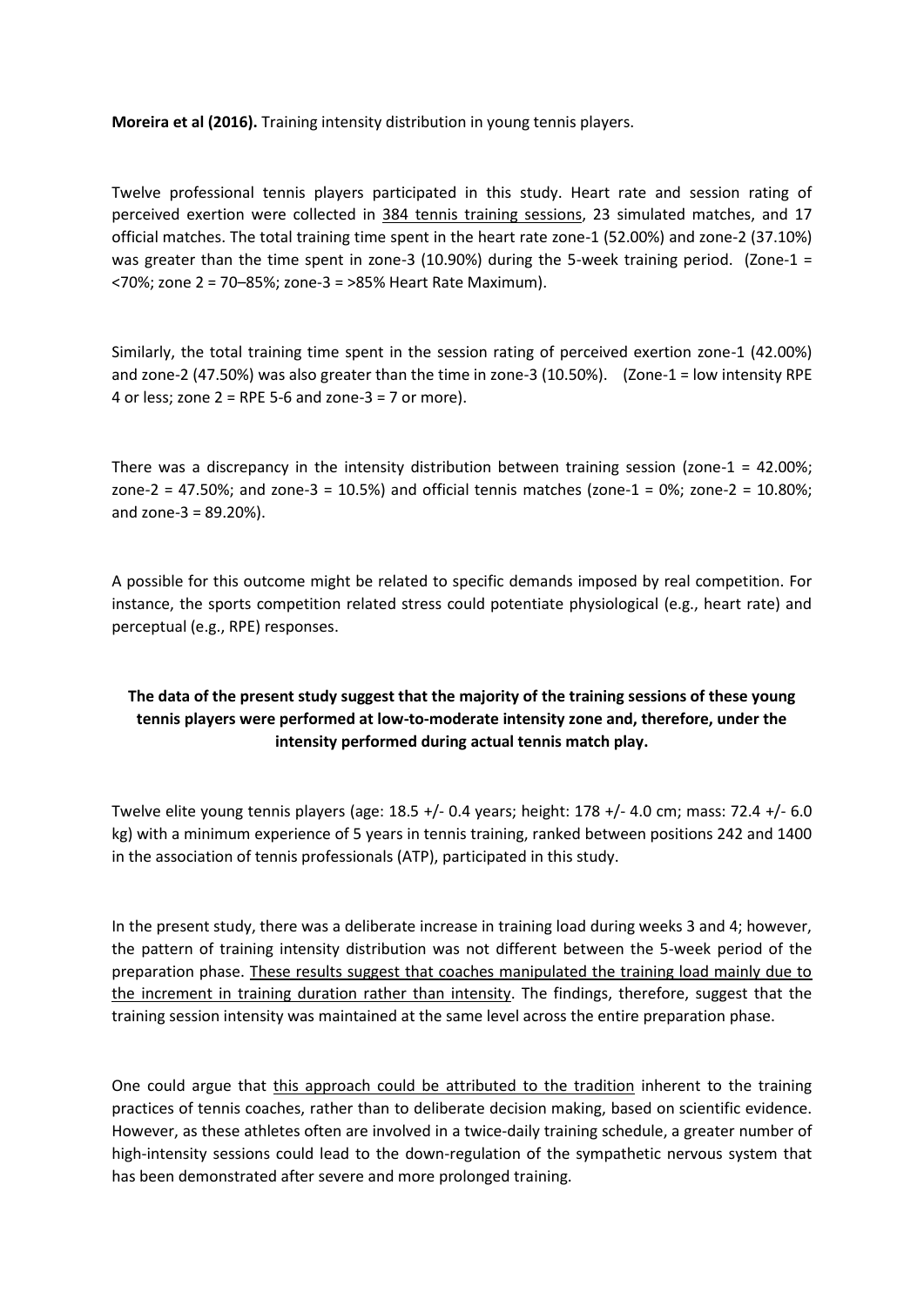As the young athletes assessed in the current study typically train twice a day, the resting interval between training sessions varies between 4 and 6 h and, thus, appropriate management of the training intensity taking this frequency into account seems to be fundamental to avoid excessive training strain and sub-optimal adaptation. It is also important to consider that the coaches could deliberately choose to prescribe training intensity in the low-to-moderate zone in order to develop technical components. For technical development, it has been proposed that the training sessions should be conducted at a low level of fatigue, maintaining low lactate concentration, so that the major focus (technical training) can be achieved effectively.

The results of the present study do not guarantee that a greater amount of high-intensity training sessions is a better approach to achieve a higher performance level, due to more specific adaptations.

Future studies, including the manipulation of intensity distribution across the periodization phases, need to be developed. For example, periods with a greater amount of high-intensity training sessions could be compared with periods in an alternating high-low fashion, and with periods in which the low-to-moderate training intensity are maintained constant.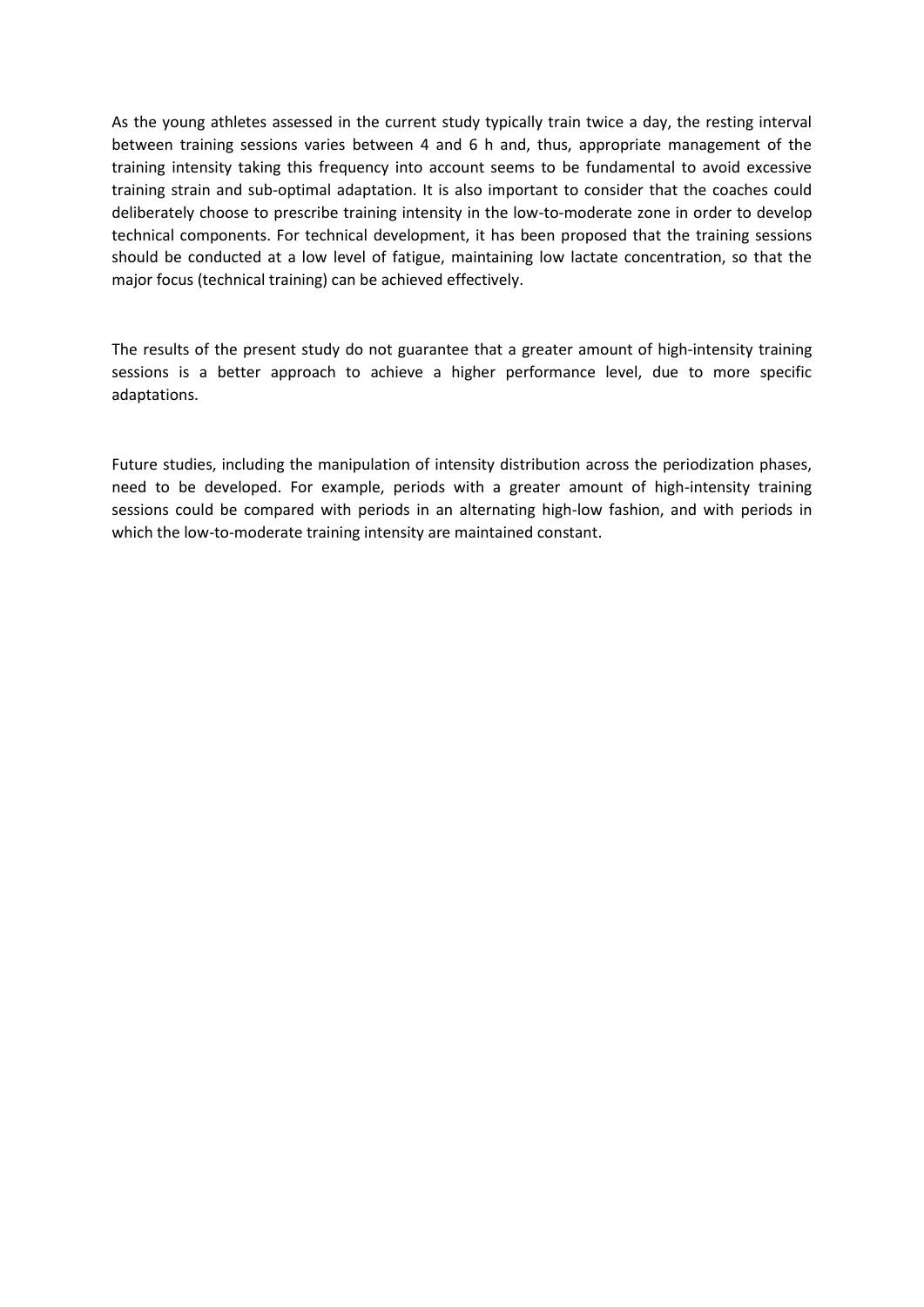## <span id="page-20-0"></span>Tennis #5

#### <span id="page-20-1"></span>**Male Junior Elite vs sub-elite players**

**Fett et al (2017).** Athletic performance, training characteristics, and orthopedic indications in junior tennis Davis Cup players

Twelve junior Davis Cup (DC) males (15.6 yrs) and two samples of regional squad (RS) players (RS1 60 males, 14.9 yrs and 47 females 14.6 yrs; RS2 59 males 15.2 yrs) participated in physical testing, an interview for data evaluation on training characteristics, and a questionnaire survey of injury frequency.

Results indicate higher physical performance levels and training volumes in DC (total hours including physical training; 22.7 hrs (15.1 + 7.6) vs 14.4 hrs (9.8 + 4.5 hrs). Effect sizes were greatest for grip strength, medicine ball forehand and serve velocity.

The qualities of the upper body strength and power related characteristics (i.e., Medicine ball and serve velocity) especially have to be highlighted with percentile values up to 85%.

## **It is reasonable to assume that the qualities of upper body power and strength are one of the determining factors in tennis performance as supported by the previous research.**

Greater upper body power allows for the chance to improve tennis performance with higher stroke velocities. Since the modern game becomes faster, with the tennis serve being the most powerful and potentially dominant shot that influences the match result in the game of tennis, the implementation of high-serve velocities where 210 km/h serves are common, has led to an advantage in winning the rally either through an ace or indirectly due to a defensive situation of the opponent because of the given time pressure.

There was no difference in Injury frequency between groups, but there was a tendency toward higher rates in DC. The knee and shoulder are the areas where injuries occurred most frequently for both groups, and in the last 12-month, prevalence of upper extremities revealed highest scores for the shoulder (RS 32%, DC 44%), followed by wrist (RS 25%, DC 33%).

There is no consensus in the literature whether there is an increased or decreased risk of injury with increasing skill level. We suppose that the tendency of higher injury rates in DC could occur due to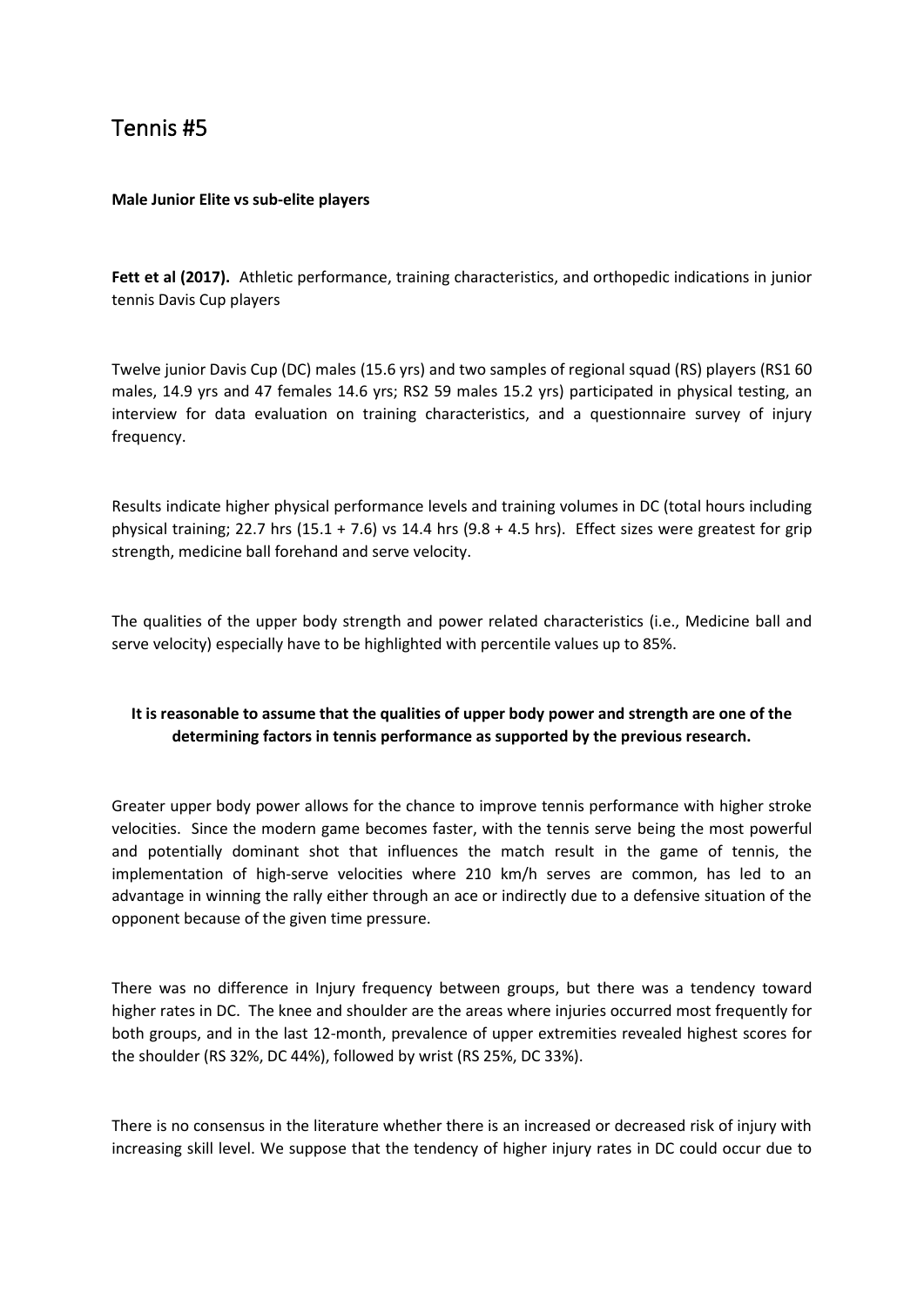the evidently higher demands in DC, particularly in training volume and match participations (75.6 vs 57.2 singles matches).

**Kramer et al (2017).** Prediction of Tennis Performance in Junior Elite Tennis Players.

A total of 86 junior elite tennis players (boys, 44, and girls, 42) U13 (aged 12.5) and followed to U16 took part in this study. All the players were top-30 ranked on the Dutch national ranking list at U13, and top-50 at U16.

In boys U13, positive correlations were found between upper body power and tennis performance (R2 is 25%). This means the higher the upper body power, the higher the ranking.

In girls U13, positive correlations were found between maturation (age at PHV) and tennis performance (R2 is 15%). This means the earlier a girl has her APHV the higher the ranking.

In girls U16, only maturation correlated with tennis performance (R2 is 13%). This means the later a girl has her APHV the higher the ranking. No correlations were found between the variables and ranking at U16 for boys.

## **In terms of predicting future tennis performance, later maturing girls at U13 had better tennis performance at U16. For boys, none of the physical tests at U13 were a predictor for tennis performance at U16.**

The mean APHV for both boys and girls was around the expected mean age of 14 and 11.8, respectively. Maturation did not vary much among players; the players measured in the current study were quite a homogenous group. This could affect the insignificant contribution that APHV played in tennis performance for boys.

A possible explanation for better tennis performance for later-maturing girls at U16 could be that later-maturing girls have to fight harder to reach the top than earlier-maturing girls, who have the advantage of their physical growth at U13.

This may raise the question of the best age for coaches to select their players for talent development programmes. Maturation and relative age should be assessed when selecting players for talentdevelopment programmes. Lower body power, speed and agility did not predict tennis performance at U13. Not one physical fitness component measured at U13 was a predictor for tennis performance at U16. However, the players measured in the current study were all highly ranked (top-30 at U13) and therefore more homogenous in tennis performance.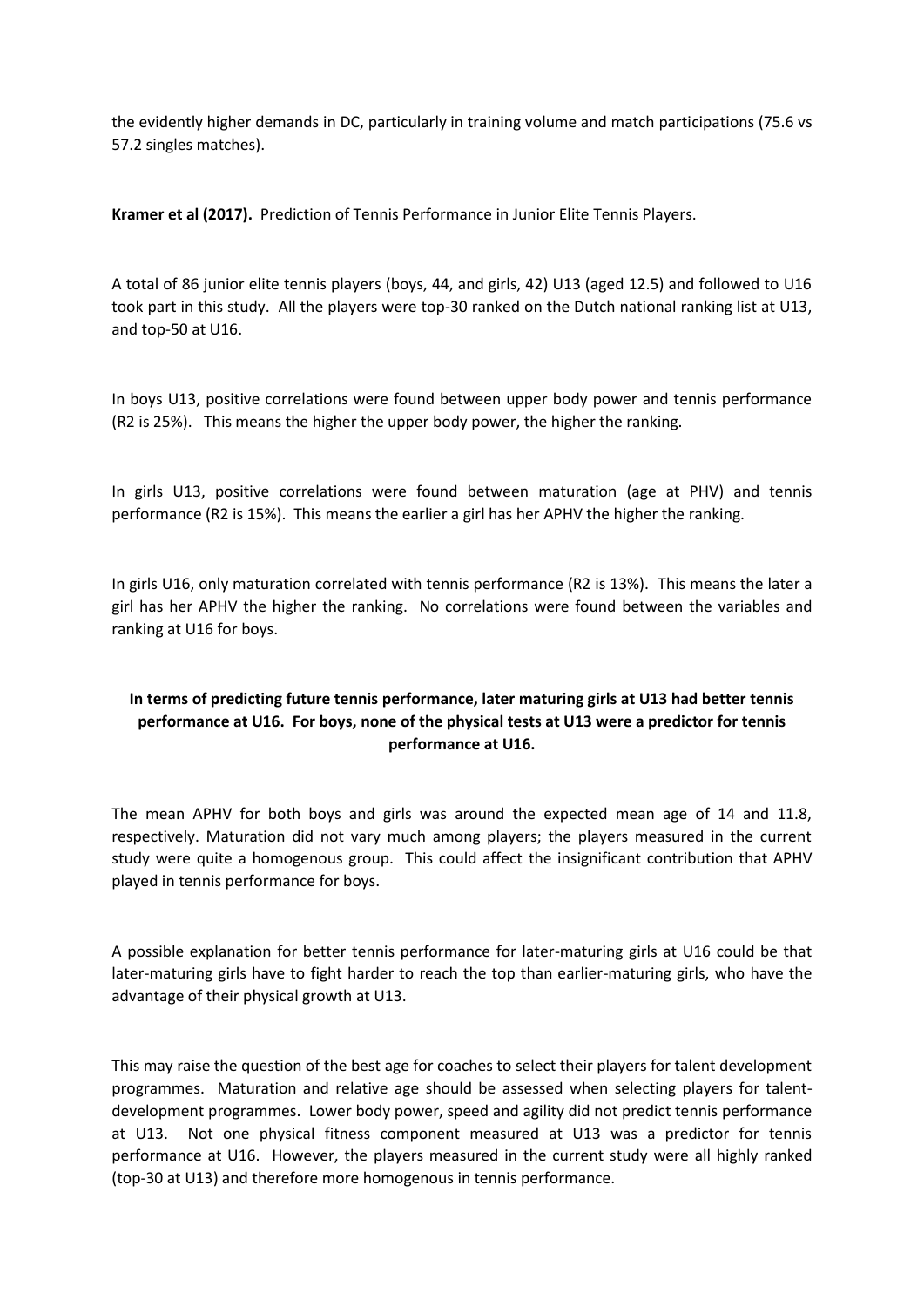## **It might be concluded that speed does discriminate between elite and sub elite youth players, but not within a group of elite youth players.**

## <span id="page-22-0"></span>Tennis #6

## <span id="page-22-1"></span>**Coach Approaches to Practice Design**

**Murphy et al (2014)**. A Descriptive Analysis of Internal and External Loads for Elite-Level Tennis Drills.

Fourteen elite-level junior tennis players (8 male, 6 female; age 15+/- 1.2yr with ITF junior ranking 91 +/- 72) completed 259 individual drills. Six coaches helped devise classifications for all drills: recovery/defensive, open pattern, accuracy, 2-on-1 open, 2-on-1 net play, closed technical, point play and match play.

Previous literature reveals that tennis matches (3 sets) typically comprise 300-500 high-intensity efforts over 1.5 to 4 hours. Stroke rates have been reported between 2.5 and 4.7 shots per rally (7.5 and 6.7 s rally, respectively), depending on gender and surface. During competitive matches, mean heart rate (HR) is between 130 to 170 beats/min, with peak HR reaching 190 to 200 beats/min. Ratings of perceived exertion (RPE) has been reported as ranging from 5 to 7 AU (arbitrary units on a scale of 1 to 10), with service games of higher intensity.

In this study notational analysis on stroke and error rates was performed post session. Drill RPE and mental exertion were collected post drill, while heart rate (HR) was recorded continuously.

Recovery/defensive drills had the highest RPE (6.5 AU), % maximum heart rate (MHR); 90%, peak heart rate (HR); 181, and mean heart rate (HR); 154. However, no significant HR differences were observed between categories.

Shot rate varied between 4/min (match play) to 12/min (open-pattern drills), with error rates varying from 11.8% (2-on-1 net play) and 11.9% (match play) to 19.2% (closed-technical drills). These compared to previous data for star (20/min) and box (23/min) drills, which were characterised by considerably higher stroke rates than the current drill categories in this study.

The discrete hand-fed nature of these drills (1 set, 6 repetitions), combined with high metabolic demand, suggest that star and box drills may not be sustainable if they make up the bulk of a 90- to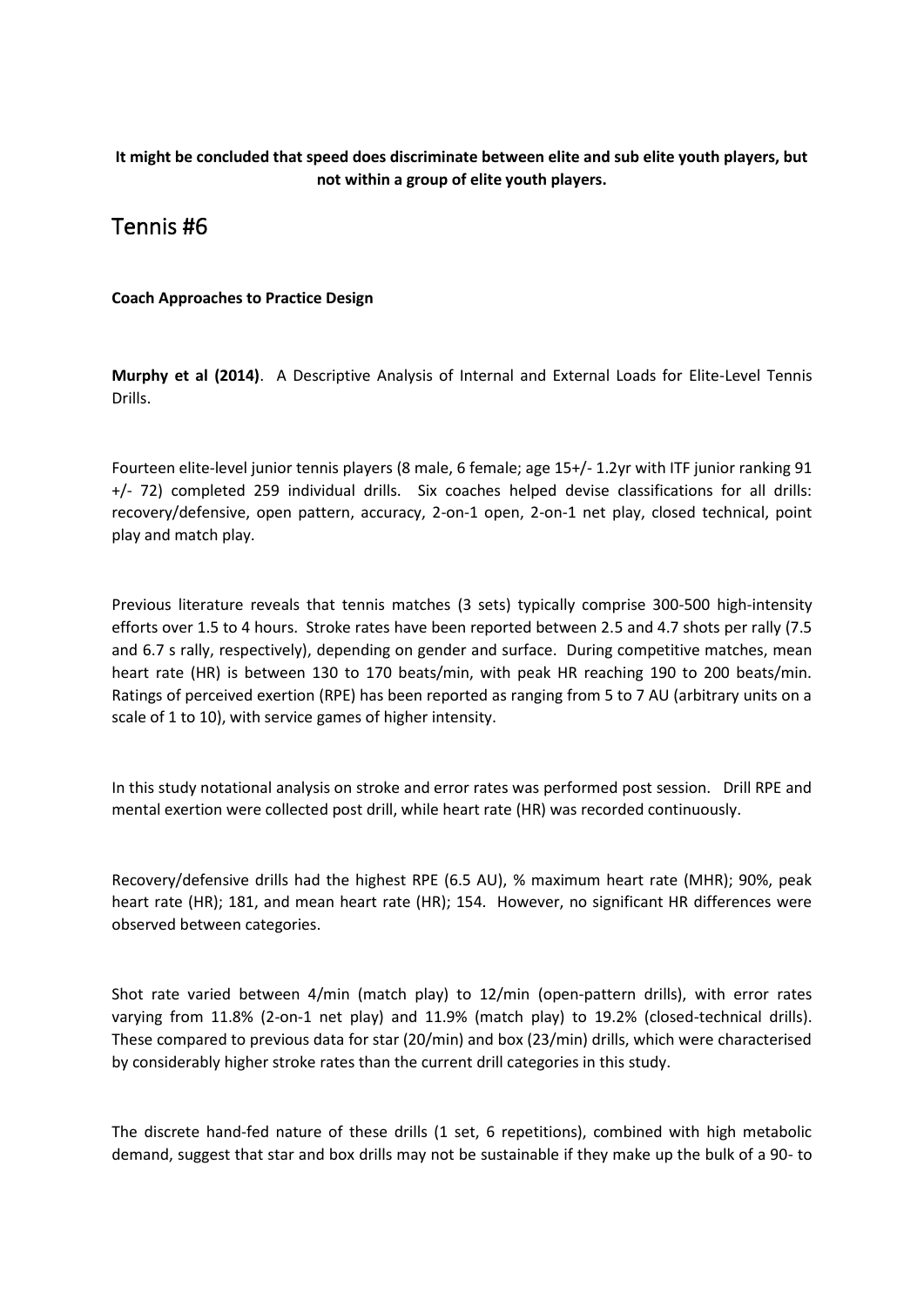120-minute session. However, suicide (7/min) and big-X (8/min) were comparable to many of the drills in this study.

Recovery/defensive drills had a high error rate (17.3%) and a shot rate of 9/min making them highest in physiological stress and ideal for maximising physicality.

## **In this study, it appears that drill stroke rates during point play and match play are generally below the stroke rates reported from tournament data.**

Therefore, stroke frequency during drills aimed at skill development is below that considered optimal to simulate tournament intensity, although it should be acknowledged that drills designed to achieve technical outcomes are usually not completed at tournament intensity. In any case, the current data show that while below tournament intensity, stroke rate was greatest in open-pattern drills, making these drills ideal for instilling 'match-like' stroke frequencies into training.

Currently there is limited literature reporting the error rates associated with tennis tournaments and training. In an analysis of seven hard-court men's singles matches of Association of Tennis Professionals (ATP) players ranked 1 to 63, error ratios described low, medium and high timepressure situations on hard courts with respective error rates of 13.7%, 21.0% and 26.4% on the forehand with 13.5%, 16.8% and 25.6% on the backhand. [This equates to being able to make 5/6, 4/5 and 3/4 shots as time pressure increases from low to medium to high].

In this study the closed technical drills which were the least physically demanding (low stroke rates), produced the greatest error rates (19.2%). This is likely due to technical adjustments and changes in stroke mechanics during these drills, whereby errors are tolerated in the optimisation of technical outcomes.

However, the higher-intensity recovery/defensive drills (17.3%) also had high error rates, likely due to the heightened physical load. Coaches should take caution in prescribing drills of increased physical intensity when the focus is to alter stroke mechanics or specific movement patterns, as excessive loads may affect stroke performance.

**Krause et al (2019).** Assessment of elite junior tennis serve and return practice: A cross-sectional observation.

Practice tasks that more closely represent the demands of competition are thought to augment skill learning and transfer. This study observed the serve and return performances of junior grand slam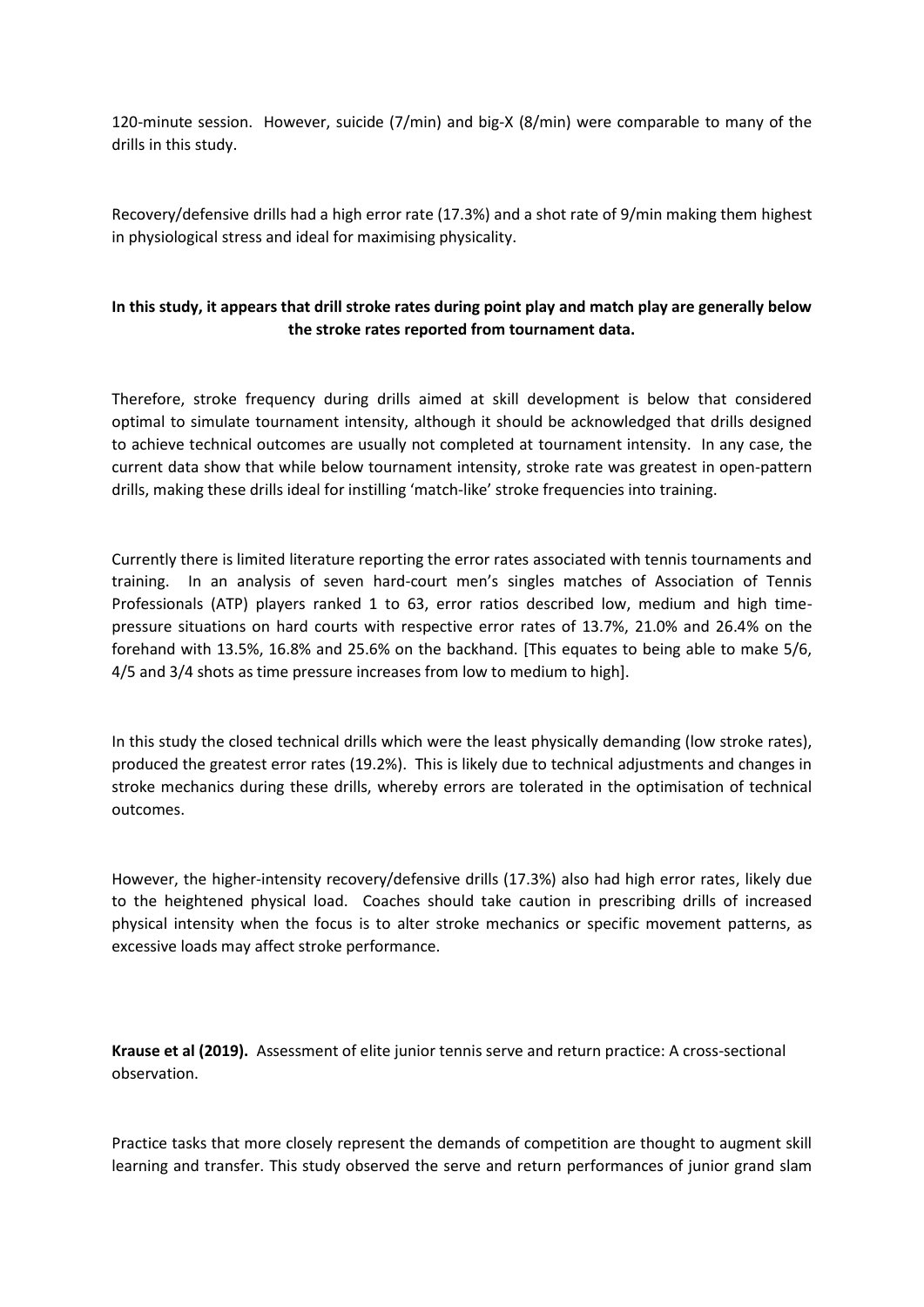tennis and used this benchmark to evaluate the representativeness of serve and return practice among elite junior tennis players.

The serve and return behaviour of 26 junior tennis players competing in junior Australian Open grand slam matches were observed and compared with the serve and return practice behaviours of 12 elite junior tennis players over an 8-week period.

The variables measured included the number of serves/returns landing in, serve/return type, serve direction and the variability of practised skills. Serve and return practice contributed to <13% of total practice time, with each skill predominately practised in isolation. Compared to the matchplay benchmark, players typically had less success (i.e., fewer serves/returns landing in the court), were less variable in shot selection and hit fewer serves to the extremities of the service box. As task representativeness increased fewer differences between practice and matchplay were observed. Tennis serve and return practice could be improved by better simulating specific competition affordances, providing greater opportunities to practice serve/return tactics and/or increasing the variability of practised skills.

**Anderson et al (2021).** Coach approaches to practice design in performance tennis.

Research demonstrates the benefits of a more contemporary, ecological-dynamics led approach in sport coaching; however, traditional methods of practice design persist.

Interviews took place with ten high performance coaches who worked within a national tennis performance network, of which six coaches had played professionally. Three common beliefs regarding player development emerged between participants: repeatable players, performing under pressure and individualised practice.

Repeatable players

A traditional approach to practice design refers to one based on a reproductive style of teaching; where athlete learning is perceived to take place via structured practice that includes demonstration of 'optimal' technique, extensive verbal feedback, and tasks that often isolate the learner from their performance environment.

The theory of 'deliberate practice' is one traditional approach to practice design, resulting in an overemphasis of practice volume over quality or type, resulting in athlete expertise being quantified or predicted according to practice volume.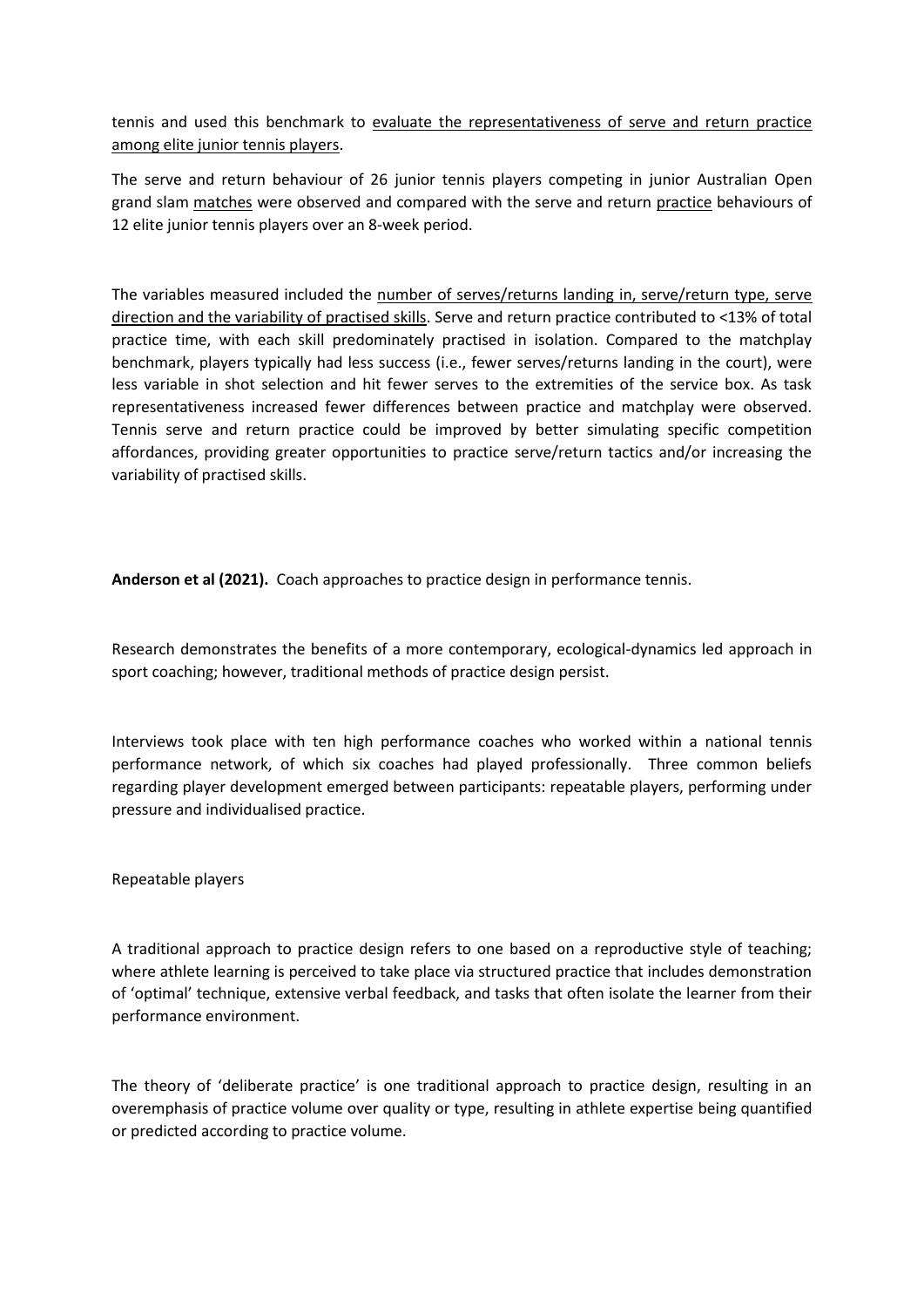This approach to practice and expertise has been criticised for its linear representation of learning, particularly as research suggests that learning is an intrinsically nonlinear process.

In an ecologically-led, nonlinear approach, learning takes place as a performer interacts with their environment. Athlete behaviour emerges under a variety of environmental, performer and task constraints.

## **Traditional approaches emphasis the belief that players need to be 'repeatable,' and defined this as players needing to be able to repeat shots or patterns of play in large volumes.**

All coaches mentioned that they included 'drills' within practice sessions – describing blocked, repeated tasks which include a high volume of shots hit and serial repetitions of the same actions or patterns of play.

Although a wide variety of intentions were highlighted, technical and physical skills were identified as the key attributes that coaches intended for players to develop through drilling. Coaches rationalised drill-based tasks by stating that they felt repetition was necessary to embed and retain technical competence in players.

Technical skills

By including and repeating drills in practice, coaches intended to reinforce players' stored technical models of skill through high volumes of repetition. This demonstrates an understanding of skill as internal, cognitive and separated from perceptual information. Referring to the amount of time it takes to achieve technical competence also indicates coaches may focus on quantity of practice when considering player development, which is a feature of information-processing approaches to practice design.

Physical skills

Coaches also intended to develop player physical development through drilling. Coaches justified this approach to practice design by suggesting that players needed to be fit and physically robust in order to be 'repeatable.'

Coaches aimed to stimulate player physical development by prescribing high volume, high intensity tasks. Previous research demonstrates that these types of tasks require players to work together (cooperate) to keep the ball in play and focus primarily on quantity of balls hit, rather than shot quality or variation. This may be unhelpful within the competitive context of match play, resulting in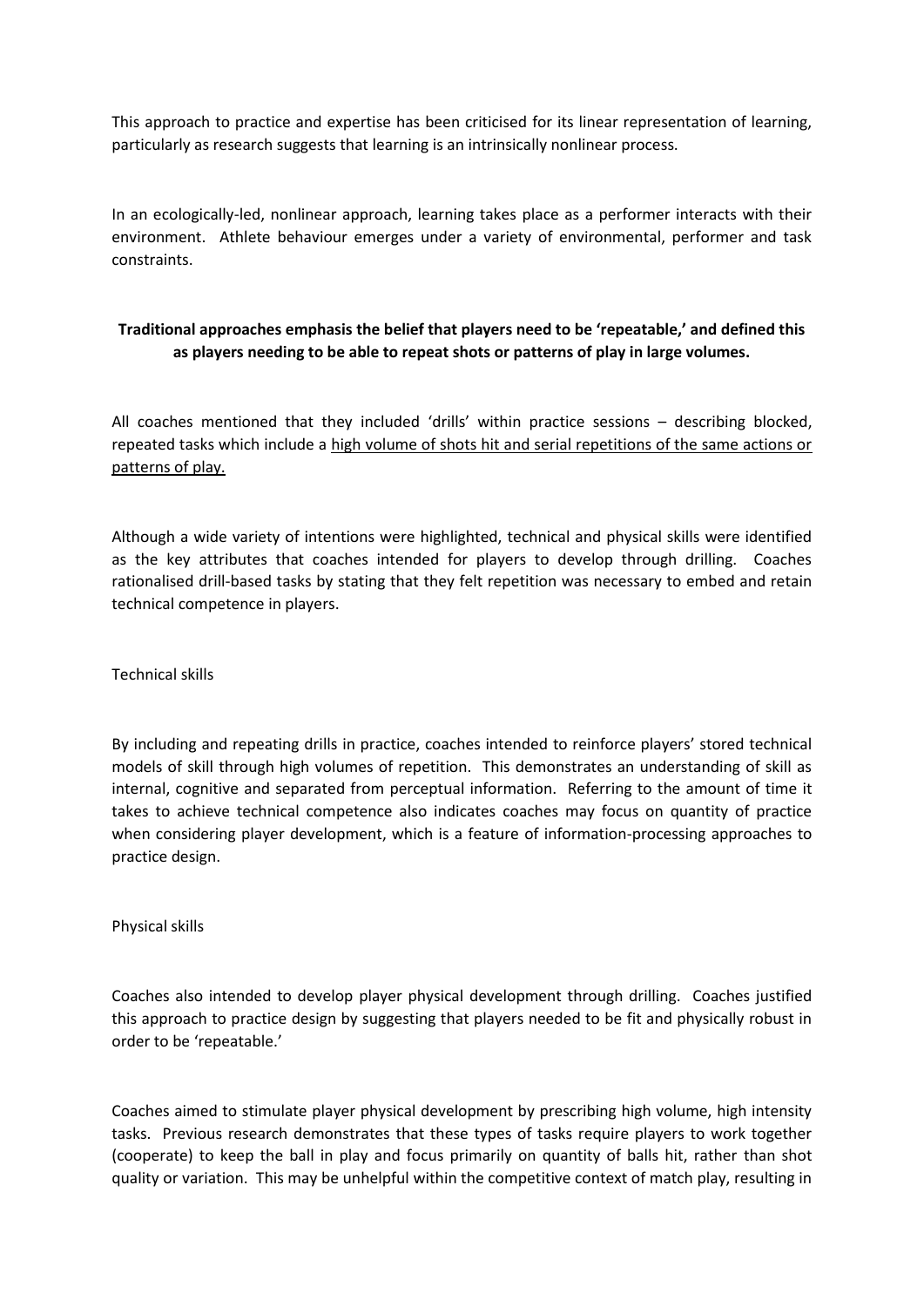player behaviour that was detrimental to player creativity and the perception of information from their environment.

## Individualised Practice

Coaches believed that practice design should be different for each individual and to help coaches achieve individual development goals, coaches referred to 'layering' or progressing an action from 'closed' to 'open' by introducing one new variable at a time.

'We'd show them the final skill in terms of a demo, or we've got a video of them doing it well or someone else doing it well. Then we would develop that skill by changing the feeds.'

- Make it really closed (hand feeds)
- Slowly build it up (feeding from further back or having to run onto the ball as opposed to being static
- Contrast it so if it's a backhand, could they hit a forehand then hit the backhand?
- Then building it so it's cooperative rather than basket feeds
- Then trading in neutral
- Then open it a little bit
- Then add decision making so almost layer it in one by one

Another example of layering from a coach:

- Challenge to receive a more difficult shot through a feed (or a live feed to make it tougher)
- Ask to send a more demanding shot, for example, with more pace or higher accuracy
- Request more movement to deal with the same shot
- Make the score more demanding, for example first 5 out of 10, then 8 out of 10 then 5 out of 5.
- I personally would only modify one of these four variables at a time.

These descriptions of practice demonstrate that coaches perceive 'skill' as an action to be achieved and embedded, contradicting the notion of a skill as a functional behaviour situated within the environment.

The method described here of demonstrating or showing the 'correct' action, followed by slowly adding layers of complexity and finally adding 'decision making' demonstrates an informationprocessing approach, where information and movement are decoupled, and performer and environment are considered separately.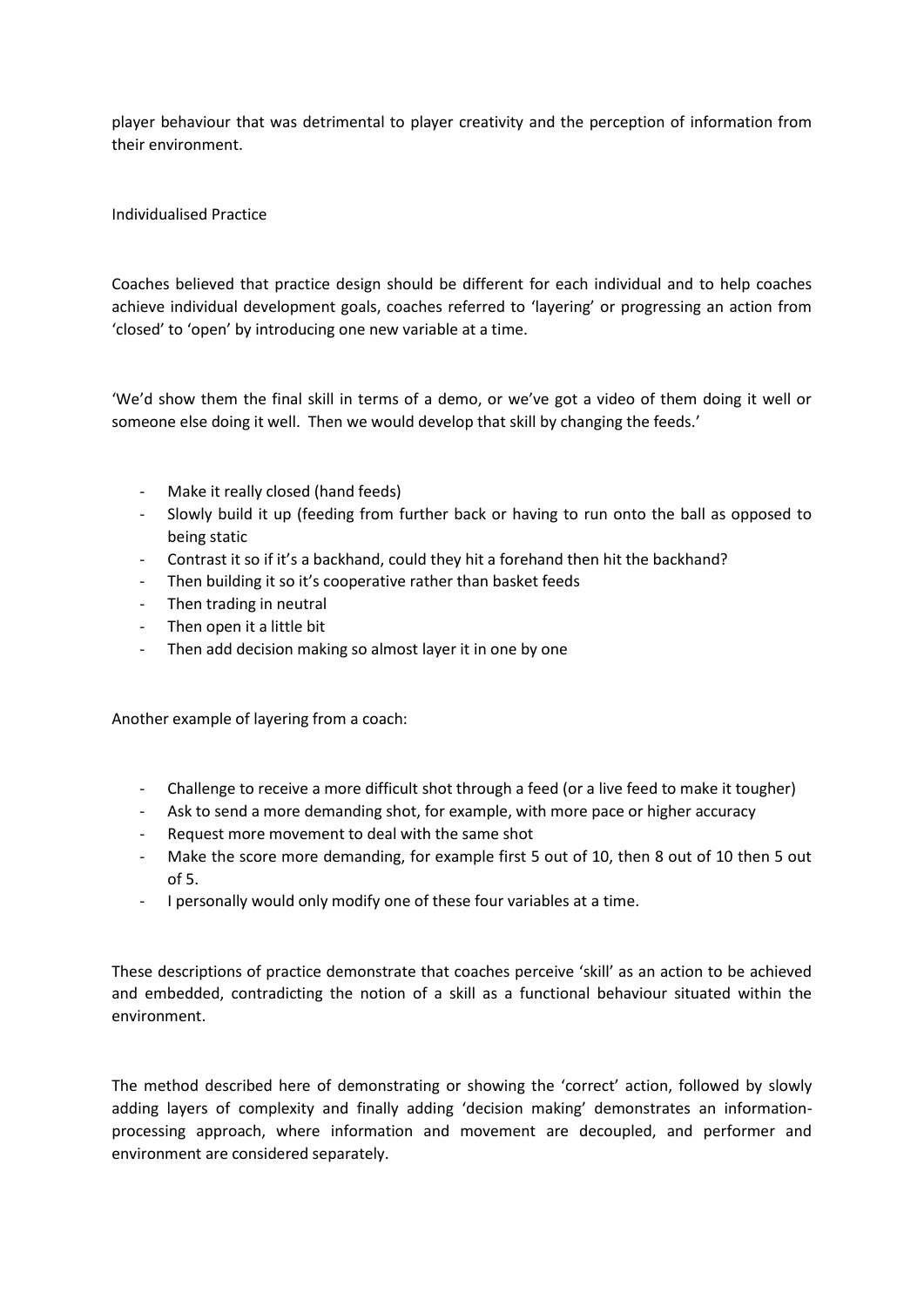This approach to skill as an action isolated from the environment and perceptual information may promote organismic asymmetry – a focus on the performer and their own structures and processes, rather than on the environment in which the performer resides.

Player Reflection

Organismic asymmetry might also occur through coach conceptualisations of problem solving. For example, the second approach that coaches used to individualise practice was to adjust their coaching style to facilitate player reflection. In adjusting their delivery, coaches intended to encourage players to find their own solutions to on-court problems.

Coaches intended their practice design to be athlete led (by asking them clarification questions- for example, what would you do differently?). However, as players describe the problem, they use cognition and reasoning, which mediates perception and encourages players to develop *knowledge about* the problem. This means that although players may be able to describe what they want to do, they may be less able to find a functional solution for themselves.

Instead, designing a variety of sport-specific practice environments and contexts within which learners interact may help coaches to develop players' knowledge of the problem, by enabling them to become more attuned to the information sources that constrain functional behaviour.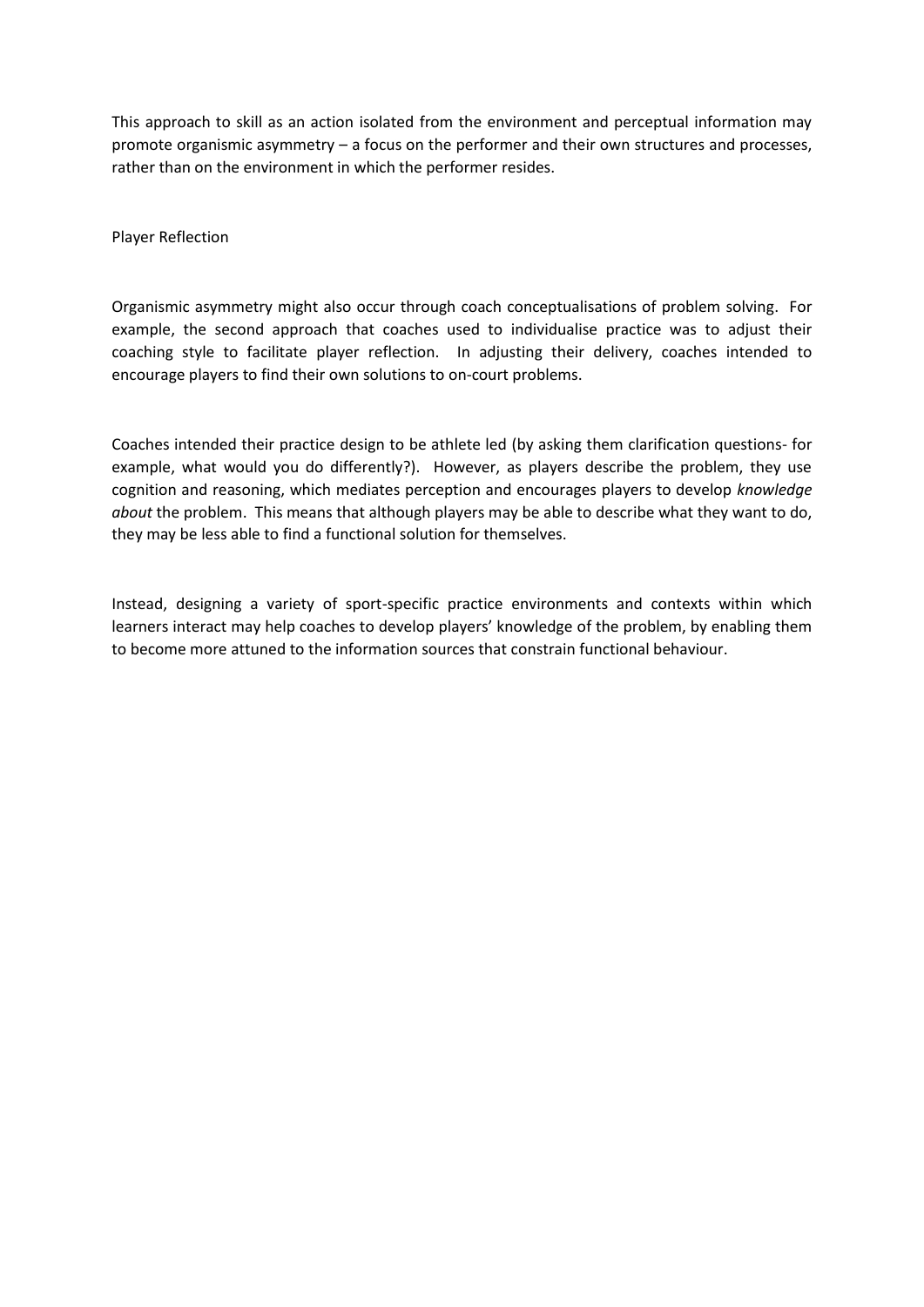## <span id="page-28-0"></span>Tennis #7

## <span id="page-28-1"></span>**APA Research into Distribution of Training in British Junior Elite Tennis Players**

### **Statement #1**

Training drills and simulated match play should mimic conventional or worst-case tournament scenarios (i.e., highest demands required during competition) depending on developmental stage of the involved players).

#### **Statement #2**

A day-to-day variation in training loads could maximize positive adaptations related to athletes' performance, whilst decreasing the likelihood for negative outcomes such as overuse injury, illness (i.e., upper respiratory tract infections), signs and symptoms of non-functional overreaching, suboptimal performance, or even the syndrome of overtraining.

#### **Statement #3**

Distribution of training sessions should be performed equally below, at, and above match intensities.

### **Statement #4**

In order to be competitive, players must devote a great amount of time to improving their tennis skills and high demands of training workloads must be tolerated. A training workload of 15-20 hours per week of technical and tactical training is recommended to achieve high competitive levels, not including a further conditioning programme.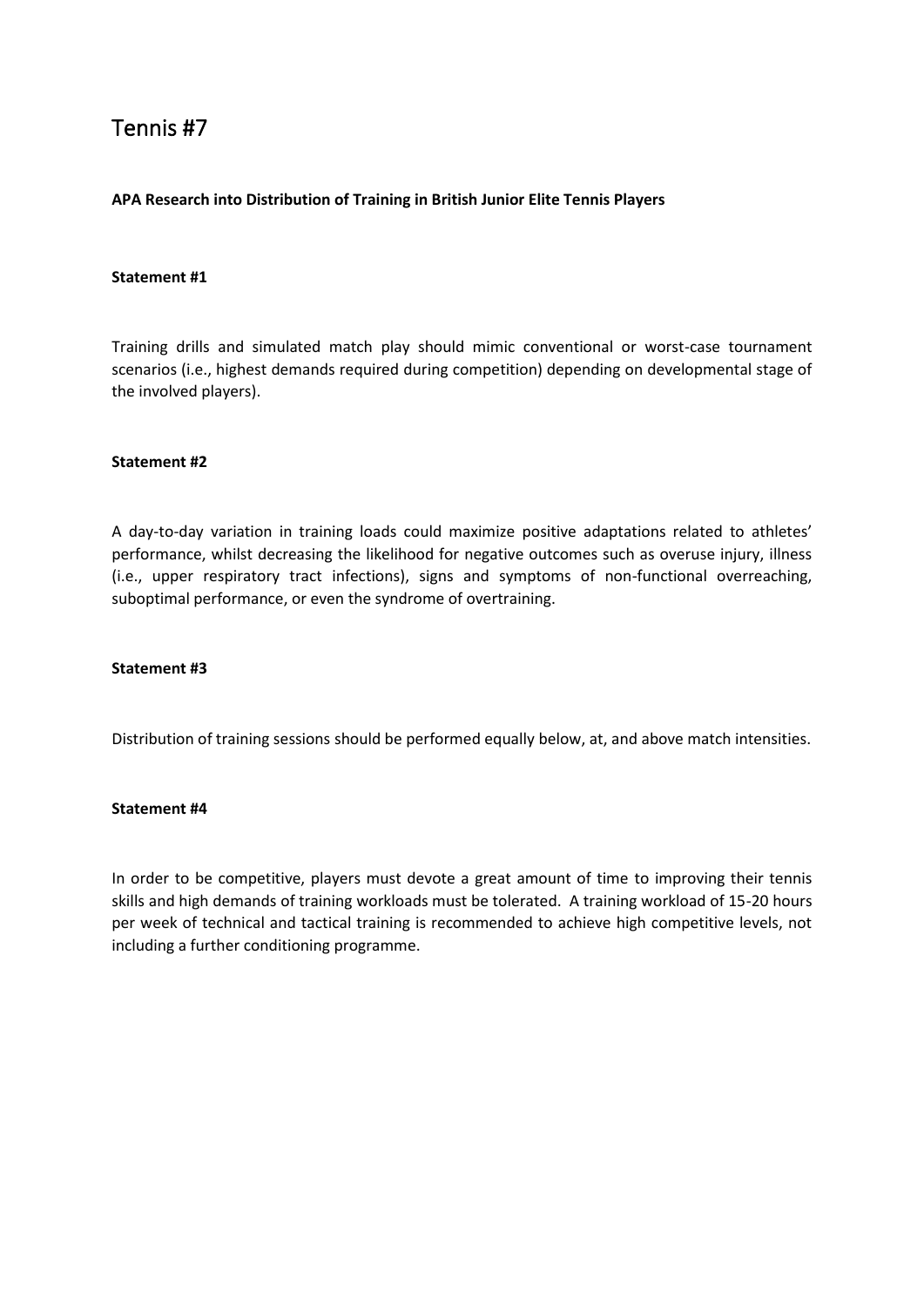## <span id="page-29-0"></span>References

- 1. Reid et al (2010). The relationship between match statistics and top 100 ranking in professional men's tennis. International Journal of Performance Analysis in Sport 10(2):131- 138
- 2. Filipcic et al (2015). Differences in performance indicators of elite tennis players in the period 1991-2010. Journal of Physical Education and Sport (JPES), 15(4): 671 – 677.
- 3. Reid et al (2017). Differentiating top-ranked male tennis players from lower-ranked players using hawk-eye data: an investigation of the 2012-2014 Australian open tournaments. Conference paper: June 2015 Conference: ISBS At: Poitiers
- 4. Reid & Kovalchik (2017). Comparing Matchplay Characteristics and Physical Demands of Junior and Professional Tennis Athletes in the Era of Big data. Journal of Sports Science & Medicine 16(4): 489-497
- 5. Reid et al (2016). Matchplay characteristics of Grand Slam tennis: implications for training and conditioning. Journal of Sports Sciences 34(19): 1-8
- 6. Murphy et al (2016). A Comparison of the Perceptual and Technical Demands of Tennis Training, Simulated Match-Play and Competitive Tournaments. International Journal of Sports Physiology and Performance 11(1): 40-47
- 7. Murphy et al (2014). A Descriptive Analysis of Internal and External Loads for Elite-Level Tennis Drills. International Journal of Sports Physiology and Performance 9(5): 863-870.
- 8. Moreira et al (2016). Training intensity distribution in young tennis players. International Journal of Sports Science & Coaching 11(6): 880-886.
- 9. Fett et al (2017). Athletic performance, training characteristics, and orthopedic indications in junior tennis Davis Cup players. International Journal of Sports Science & Coaching 12(1): 119-129.
- 10. Kramer et al (2017). Prediction of Tennis Performance in Junior Elite Tennis Players. Journal of Sports Science & Medicine 16(1): 14-21
- 11. Krause et al (2019). Assessment of elite junior tennis serve and return practice: A crosssectional observation. Journal of Sports Sciences 37(1): 1-8
- 12. Anderson et al (2021). Coach approaches to practice design in performance tennis. International Journal of Sports Science & Coaching. 0(0): 1–12